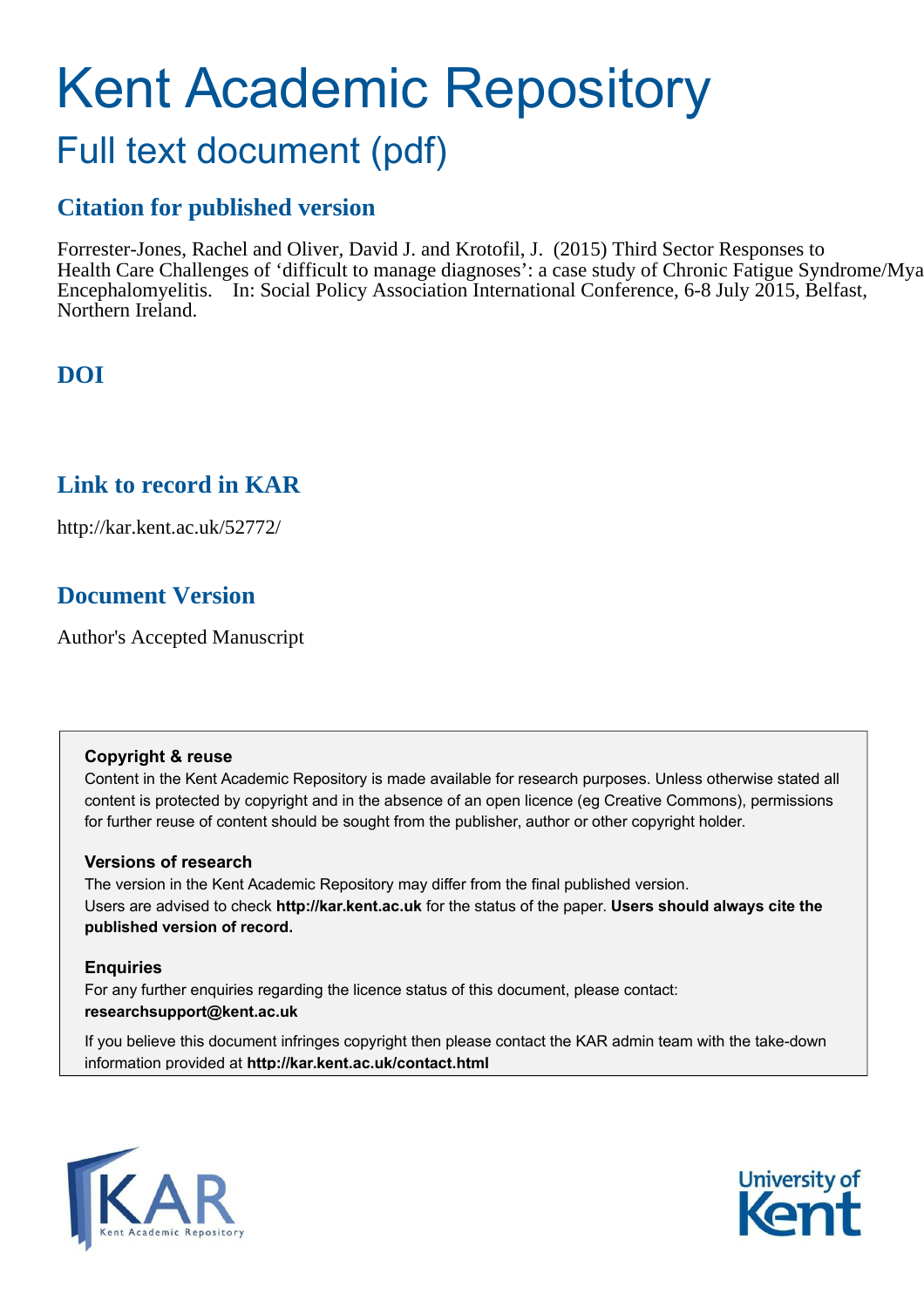**Title: Third Sector Responses to Health Care Challenges of 'difficult to manage diagnoses': a case study of Chronic Fatigue Syndrome/Myalgic Encephalomyelitis** 

**Forrester-Jones, R. Tizard Centre, SSPSSR, University of Kent** 

**Krotofil, J. Tizard Centre, SSPSSR, University of Kent** 

**Oliver, D. Tizard Centre, SSPSSR, University of Kent** 

**Corresponding author: R.V.E.Forrester-Jones, Tizard Centre, SSPSSR, University of Kent, Woodlands, Giles Lane, Canterbury, Kent, CT2 7LR, UK** 

**e-mail [r.v.e.forrester-jones@kent.ac.uk](mailto:r.v.e.forrester-jones@kent.ac.uk)**

#### **NB: this paper is currently under journal peer review**

#### **Abstract**

The Health and Social Care Act 2012 stipulated: clinically led commissioning; provider regulation to support innovative services; greater patient voice; Public Health England to drive improved health; greater accountability; and the removal of unnecessary bureaucracy. The Care Act 2014 (implemented in April 2015) further aimed to formulate a single, consistent national minimum eligibility threshold, establishing an entitlement to public care and support for all adults with eligible needs and their carers. The mantra for these legislative changes appears to be fairer eligibility criteria and provision of health and social care. Councils are now supposed to take on new duties of wellbeing and independence promotion and provision of information/advice to increase independent living as well as planning ahead for future needs. It is unclear however as to what impact this new entitlement benchmark will mean to individuals with high needs but diagnostically contentious diagnoses (conceptualised here as non-traditional) such as Chronic Fatigue Syndrome/Myalgic Encephalomyelitis (CFS/ME).

The management of CFS/ME has been controversial, with both medical and psychiatric approaches to care being advocated within the health profession. Many people with CFS/ME have reported feeling that their symptoms and problems are either minimised or simply not accepted by health and social care professionals. In this small-scale quasi-experimental longitudinal study we used both quantitative and qualitative methods to find out what patients with CFS/ME thought about a multi-modal holistic care package including spiritual support provided by a private/charitable status hospital specialising in CFS/ME. Fifteen patients with CFS/ME were interviewed at two time points: T1 during hospital admission and T4 twelve months post hospital discharge (each patient had on average stayed in the hospital for two weeks).We found significant improvements in fatigue symptoms as well as perceived improvements in quality of life, and a probable improvement in depression for the study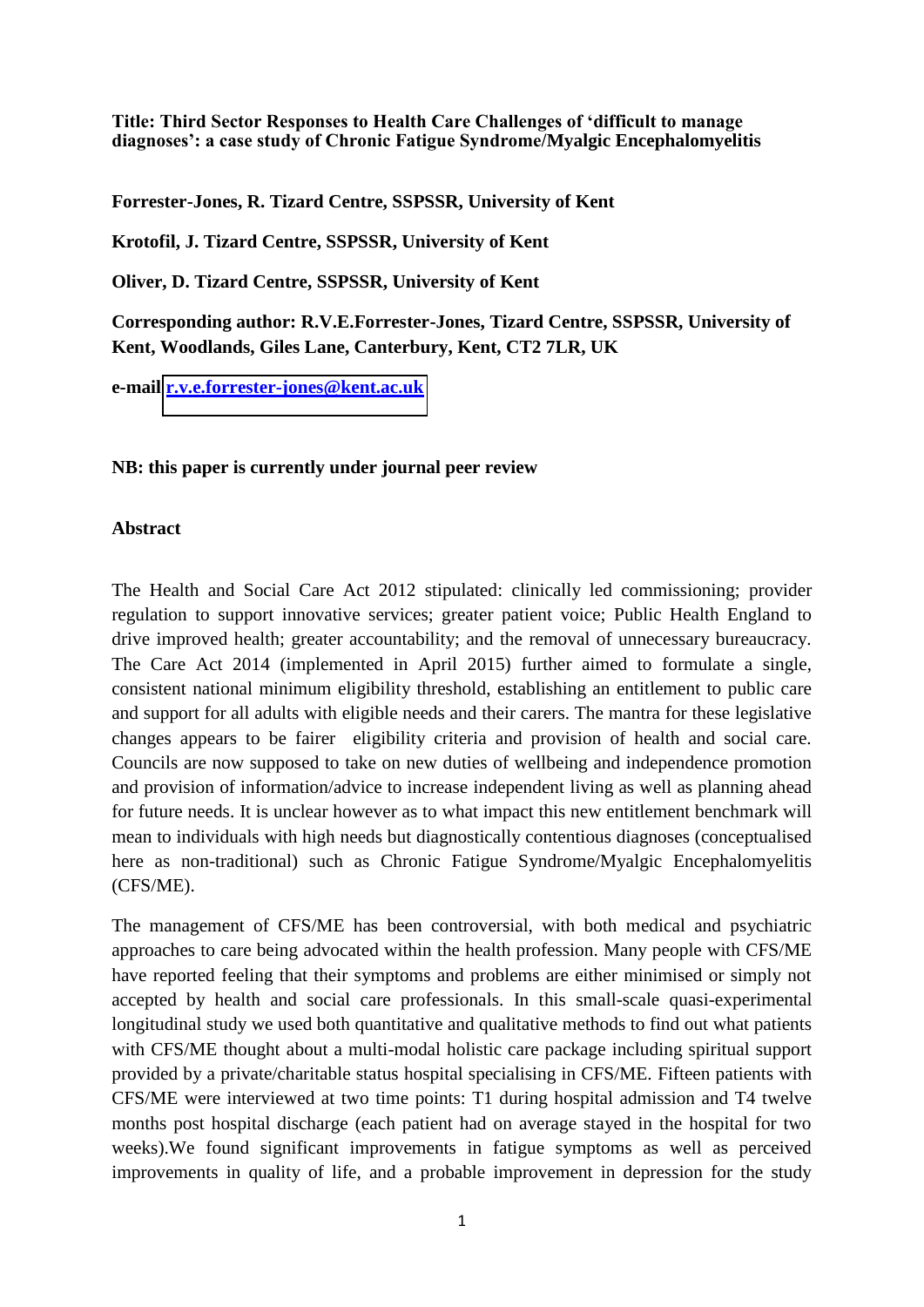group 12 months post-hospital discharge. Whilst for individual participants, each of these factors had its own unique meaning shaped by their personal experiences and unique histories, with a few exceptions, the majority of research participants were able to conclude at 12 months follow up that being cared for in the hospital had been a good decision and that they benefited from it. All of the patients were funded and cared for by the third sector as a result of an inability of the current NHS to sustain their care needs. The paper ends on a call to question what will happen to similar 'non-traditional' patients?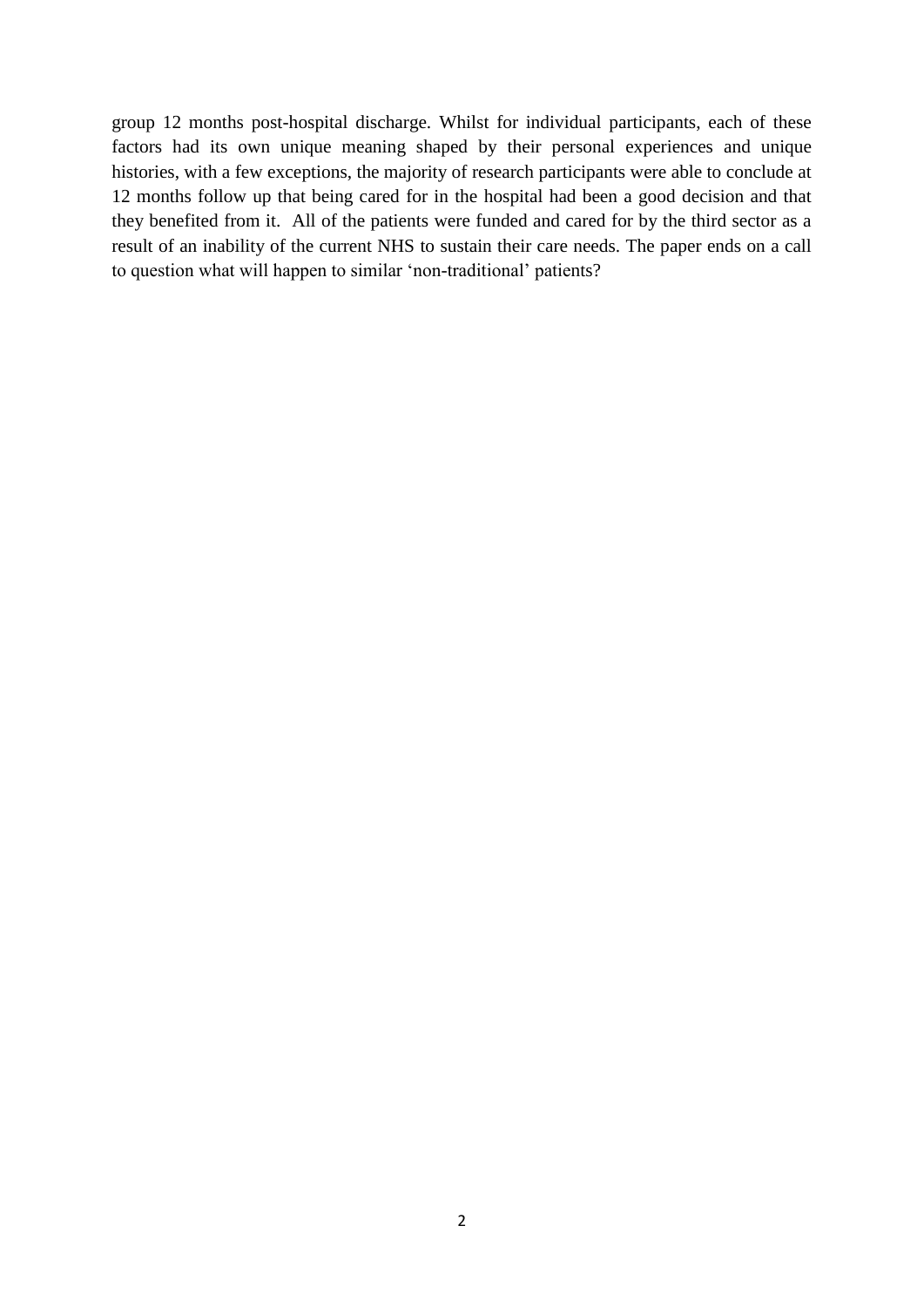#### **Introduction**

Chronic fatigue syndrome/Myalgic encephalomyelitis (CFS/ME) is classified as a disorder characterised by symptoms of severe and prolonged fatigue (for a minimum of six months) with accompanying muscular and joint pain, headaches, sleep disturbances and cognitive difficulties which are not due to ongoing exertion, not substantially relieved by rest, nor caused by other medical conditions (ICD-10, WHO 2010, CDCP 2015). Patients with a diagnosis of CFS/ME have also reported secondary negative experiences and feelings; these being largely due to responses from medical practitioners and the wider community about the condition, such as trivialisation, scepticism or disbelief (Dickson et al. 2007) and/or characterising people with CFS/ME in judgemental ways, using stigmatising terms to describe them such as 'illness focused' or 'illness fixated' and 'medicalising' (Åsbring & Närvänen 2003:718). In Åsbring & Närvänen's study, physicians reported 'feelings of doubt *and irritation'* towards their patients with CFS.ME (ibid, 178). Such a lack of empathy for the patient can lead to negative stereotyping, especially the psychologising of symptoms amongst female patients (Åsbring & Närvänen 2002). People with CFS/ME have also reported financial and occupational consequences of CFS/ME (Assefi et al. 2003) as well as disrupted home relationships and, as a result of being disbelieved, vulnerability to identity crisis (see; Larun & Malterud 2007). Whilst 'prevalence depends substantially on the case definition*'* of CFS/ME used (Bates et al. 1993), incidence rates of CFS/ME are estimated at between 0.2 and 2.6% within adult populations in the United Kingdom and the United States (Prins et al., 2006).

The medical and social needs of the UK population patients are diverse and shaped by a range of factors including medical uncertainty of diagnosis (Deary et al., 2007) severity and length of illness, social support available to patients, (Band et al., 2014) age, and material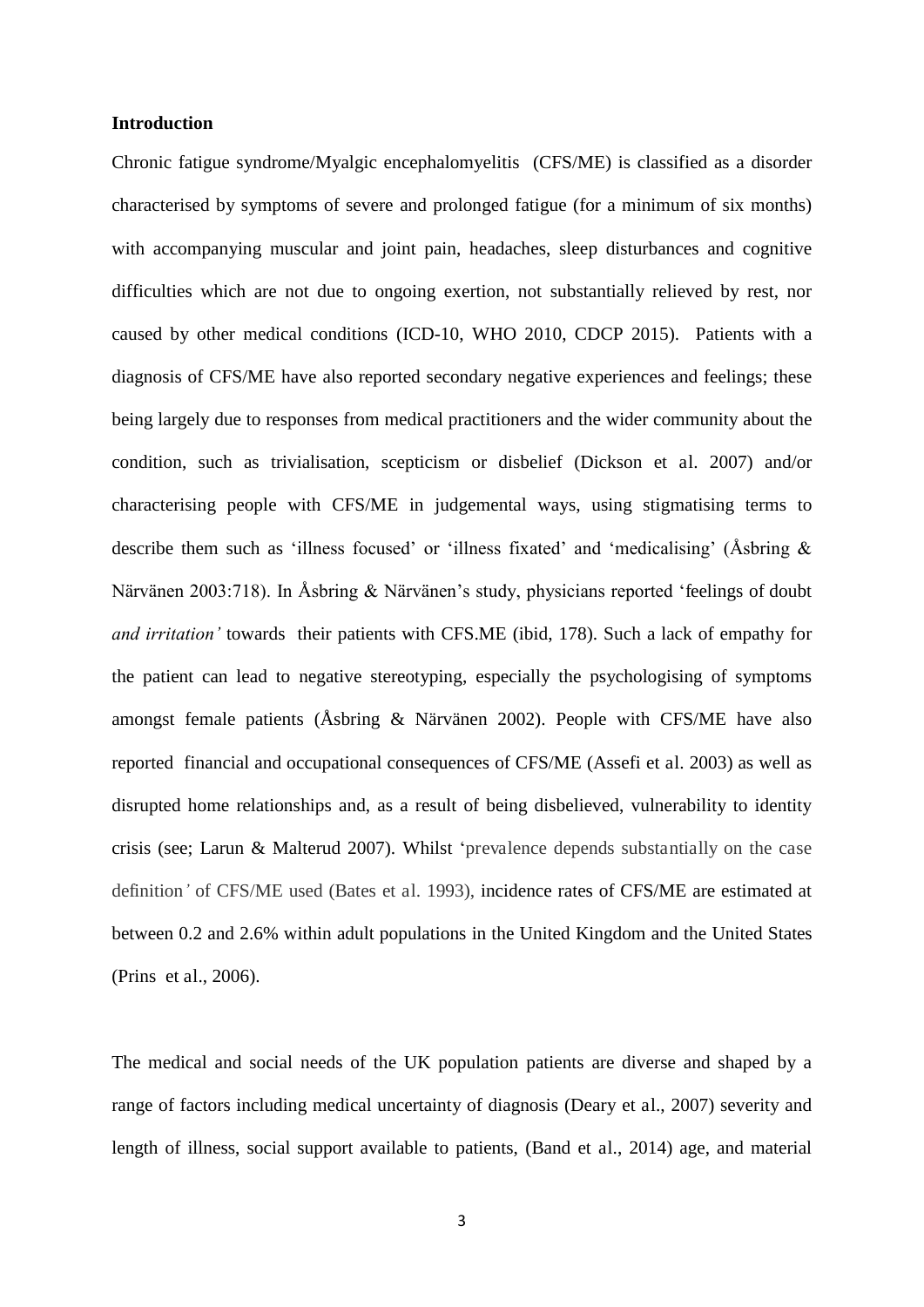situation. A systematic review of studies on CFS/ME which included the views of over 2500 patients with mainly moderate or severe CFS/ME, identified that people with CFS/ME sought to gain: an understanding of their symptoms; the diagnosis of CFS/ME and information about it; respect and empathy from service providers as well as positive attitudes and support from family and friends; the opportunity to alter their own views and priorities; and the development of strategies to cope with their disabilities whilst maintaining or recovering social participation (Drachler et al., 2009).

#### Policy

The management of CFS/ME has also been controversial, with both medical and psychiatric approaches to care being advocated within the health profession. These have polarised patient groups with in particular, those who believe that CFS/ME has direct physical causes fervently critiquing those who approach the condition from a psychiatric perspective with many people with CFS/ME, feeling frustrated that funding has tended to focus on psychiatric models of treatment (see Hawkes 2011). This is despite the Report of the Working Group on CFS/ME (2002) to the UK Chief Medical Officer which highlighted the need for patients with CFS/ME to be assessed appropriately and supported to manage the condition. The Health and Social Care Act 2012 stipulated that Public Health England should drive improved health with greater accountability and the removal of unnecessary bureaucracy, together with greater patient voice in terms of types of provision of care. Where diagnosis is uncertain or/and contentious (conceptualised here as non-traditional) such as Chronic Fatigue Syndrome/Myalgic Encephalomyelitis (CFS/ME), however, the question remains as to whether appropriate health and social care is really available? Further, do individuals with such conditions really have a 'voice' or a 'choice' of health or/and social care? The individuals who feature in this study had all experienced treatment models which had led to feelings of being misunderstood. Statutory services were viewed with distrust and misgivings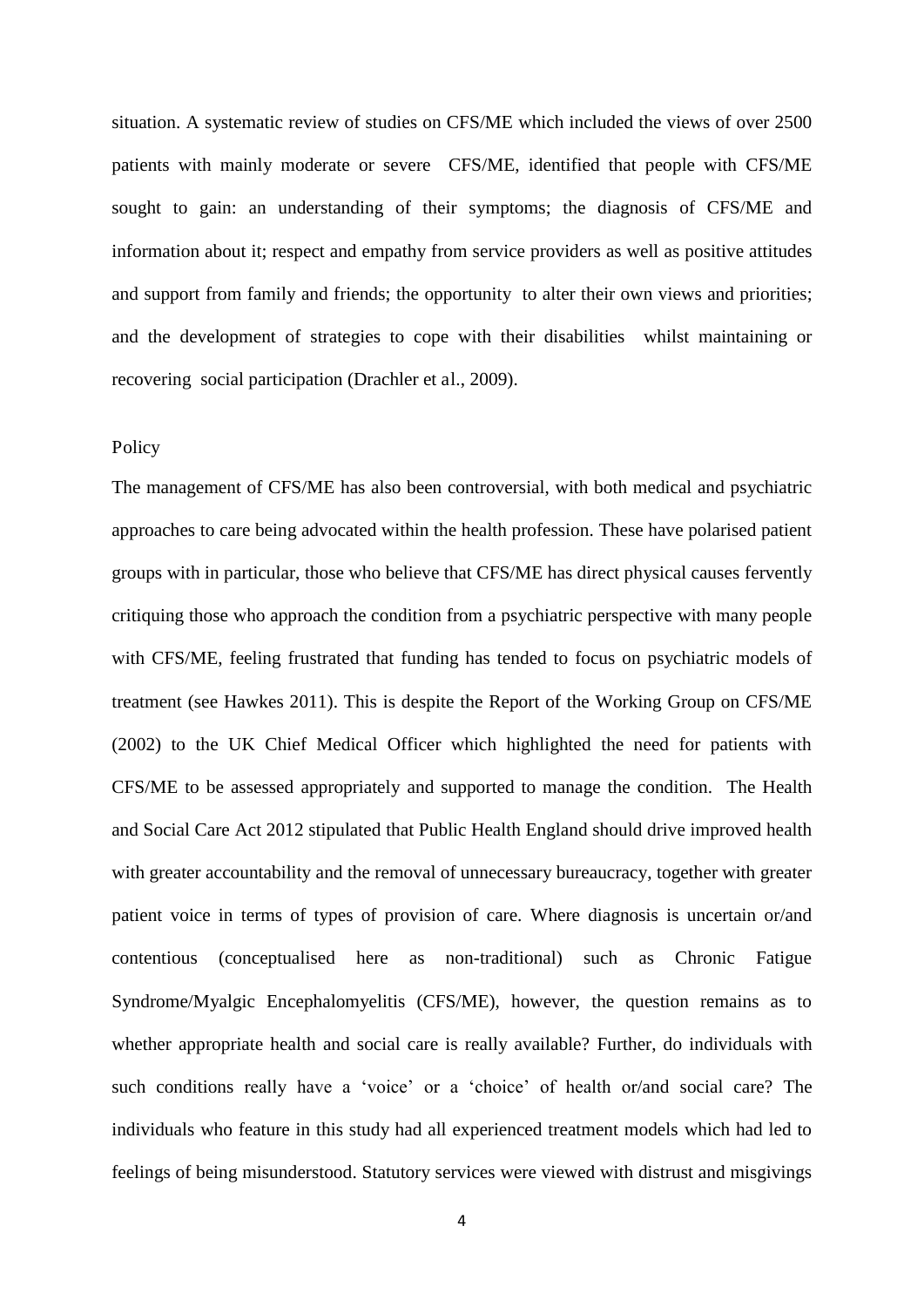with little support being provided, leaving individuals to cope on their own with severe disability and often distress, corroborating previous research reviewed above. The purpose of this study was to find out whether a more holistic form of treatment which incorporated both health and social care and which included extensive dialogue between professionals and patients was a) helpful to patients with CFS/ME and b) an exemplar of a health and social care model which might be replicated elsewhere.

#### Previous research on treatment for CFS/ME

Quantitative research including random controlled trials have sought to evaluate various assessment tests for cognitive functioning in patients with CFS/ME (e.g. Cockshell & Mathias 2014) as well as intervention treatments and therapies including pharmacological treatments (e.g. Olson et al., 2003), supplements (e.g. Vermeulen & Scholte 2004), homeopathy (see Weatherly-Jones et al., 2004) cognitive behaviour therapies (see Moss-Morris et al., 2005), and Qigong Exercise (see Ho et al., 2012). Qualitative studies have tended to focus on the perspectives of patients about their illness (e.g. Larun & Malterud 2007), how doctors view CFS/ME (e.g. Anderson et al., 2012) as well as the experiences of families (e.g. Donalek 2009) and significant others caring for a patient with CFS/ME (e.g. Brooks et al., 2013, Band et al., 2014). What is apparent from previous empirical studies is: a) the lack of multi-model approaches to treatment for patients with CFS/ME, and b) a general lack of provision specific to CFS/ME sufferers; we found only one hospital in the UK which emphasises such particular care. Previous studies also lack a longitudinal aspect to the research; tending only to chart results at one particular time period. This study adds to the knowledge of CFS/ME by providing an in-depth exploration of a multi-disciplinary approach to care and treatment provided in an independent hospital.

#### Aim and objective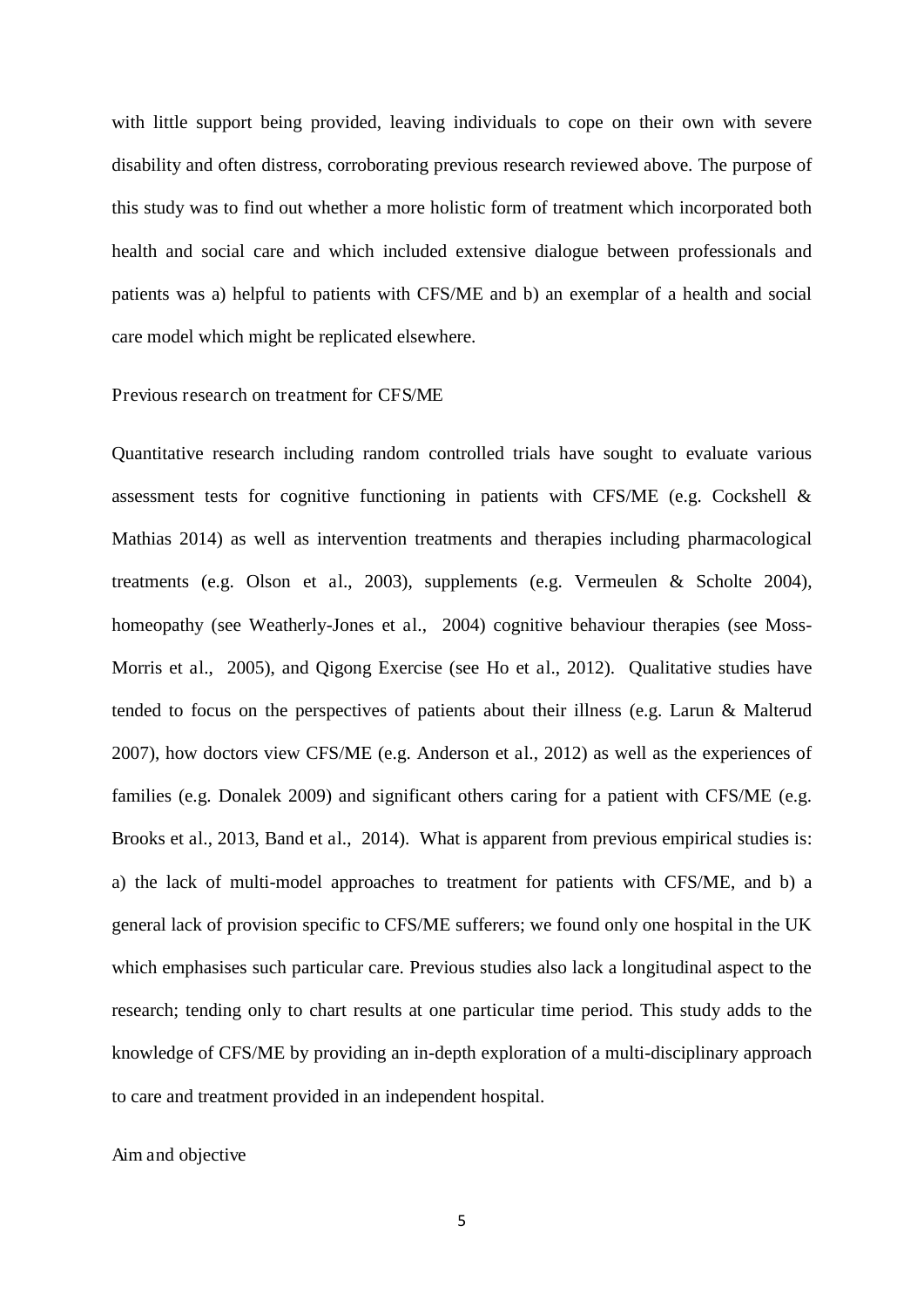The aim of the research was to examine whether a particular holistic (health and social) model of care was related to improved quality of life and fatigue symptoms one year after discharge. The objective was to identify key areas of good practice in relation to care and support of people with CFS/ME.

#### **Methods**

#### Study design

The study was a quasi-experimental longitudinal design aimed at measuring a range of data over time to find out the extent to which patients with CFS/ME viewed the specialist holistic care provided by a particular hospital to make a positive contribution to their health. This design has been successfully used in previous studies measuring the impact of care on patients (see Forrester-Jones et al., 2006, 2012). Data from staff and patients at the hospital were collected during 2011-2014 with patient data collected at four time points: during hospital admission (T1) (patients received on average two weeks of in-patient treatment), 3 months post-hospital discharge (T2), six months post-discharge (T3) and 12 months posthospital discharge (T4).

#### Study location, site and holistic model of care

The 40-bed non-surgical hospital provided in-patient medical and nursing care with integrated input from counsellors, physiotherapists, Christian chaplains and support staff. Whilst not exclusively caring for CFS/ME patients, the hospital offered an holistic care and treatment package (including medication, a range of counselling including spiritual support, hydrotherapy, physiotherapy) designed to meet most or all of the needs of someone with CFS/ME, in the context of a supportive, Christian ethos, although there was no compulsion to be involved in any worship or Christian ritual. A third sector organisation, the hospital was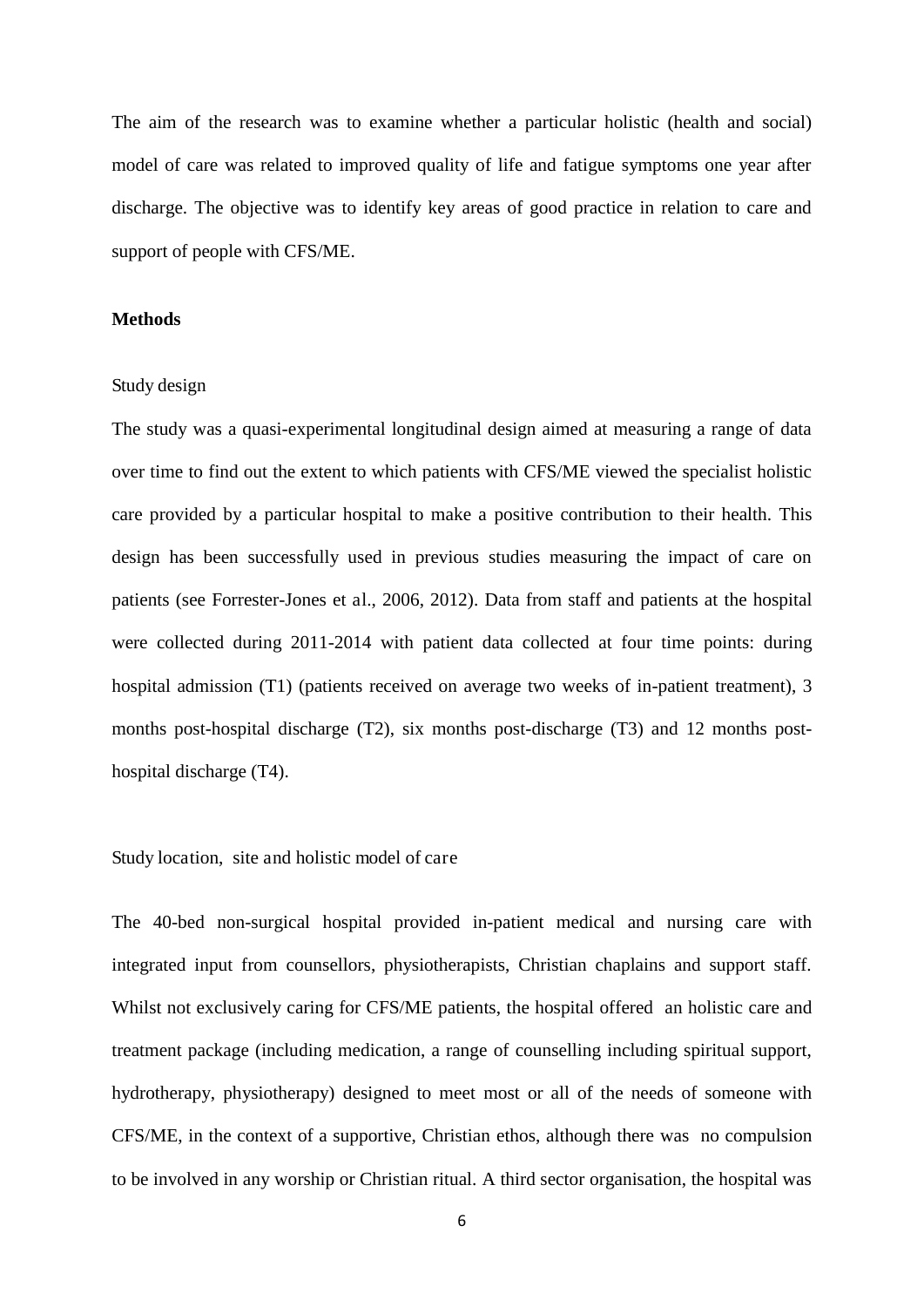a registered charity and received no direct government funding, relying on income from fees, donations, profits from its trading activities and fundraising initiatives as well as for specific capital projects. Although some patients paid for their care, many were funded by the NHS or Social Services or on occasions by sponsorship from the hospital itself. The general approach used in the hospital to aid CFS/ME recovery followed the model advocated by Worthy (unpublished). This eight stage model of therapeutic alliance between the doctor and patient is based around trust and envelops seven basic elements including: humanity, genuineness and integrity, compassion, non-judgemental listening, believing the patient's story, respecting the patient's needs and aspirations, and going at the patient's speed.

The hospital was set in 100 acres of farm and woodland, with 10 acres of formal gardens and ponds. All rooms were en-suite and there was a chapel, hydrotherapy pool and public café. A guest house within the grounds of the hospital as well as several guest suites within the main building offered rooms for relatives and friends of patients to stay or for those seeking a focussed period of physical, spiritual or emotional support, or simply to experience the onsite facilities such as Healing Services, Massage, the Book shop, Gift shop and Tea Room.

#### Sampling and recruitment

A homogeneous purposive sampling technique was used since we wished to study a particular group of patients, namely those with CFS/ME who were being treated using the same holistic, multi-modal method. Therefore, recruitment was based on all those people admitted to the hospital between August 2011 and August 2012 for the assessment and management of CFS/ME (n=17).

#### Ethical considerations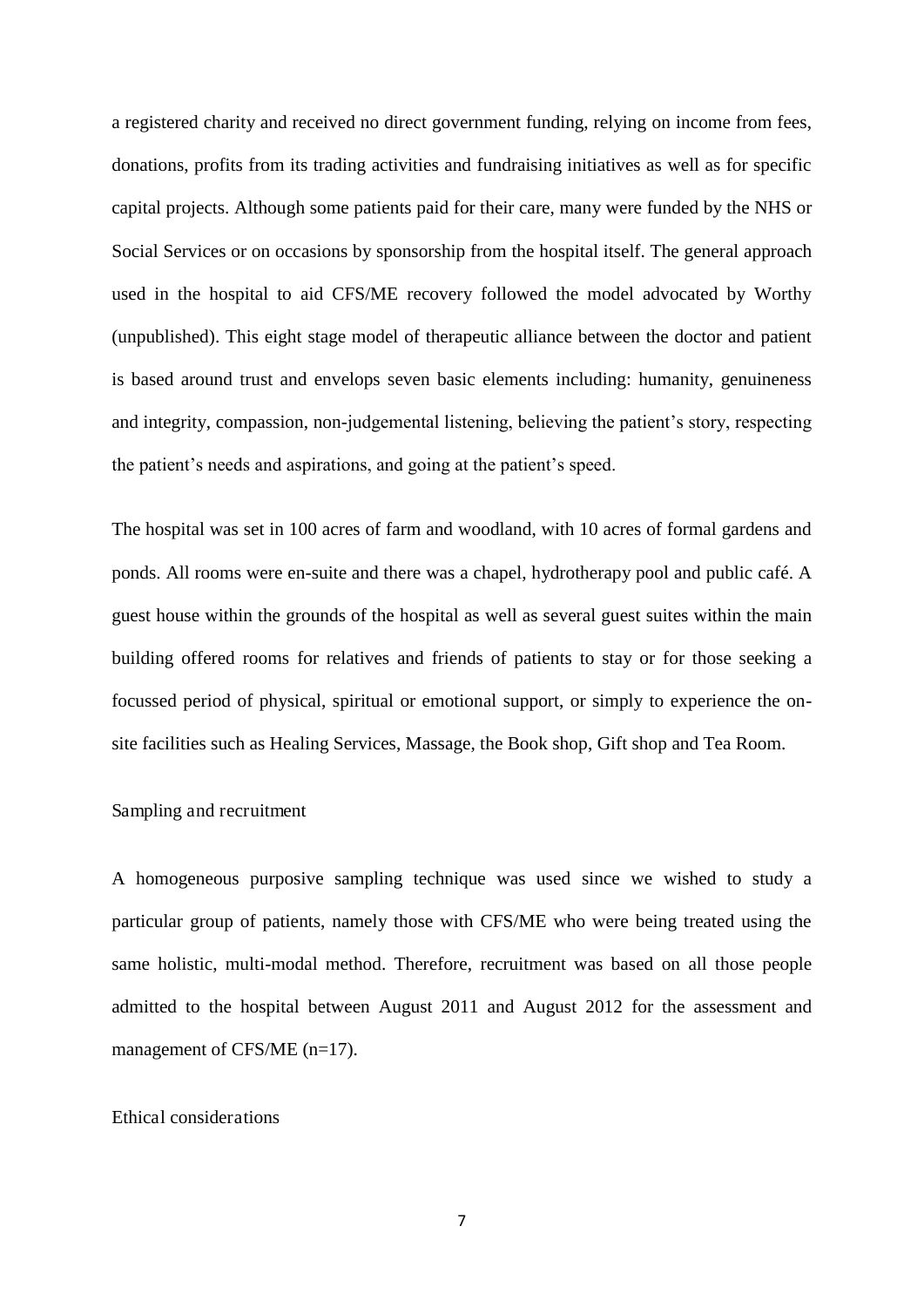The study was peer reviewed and gained UK NHS ethical approval. Each patient was informed of the project both verbally and by letter by the researcher, and written consent was obtained. Mindful of the particular symptoms patients with CFS/ME tend to experience, we were careful to make sure that data collection took place during one or two split sessions, normally with breaks for rest, depending on participants' presentation and ability to engage in data collection procedures. Data collection at times 2-4 took place mainly in participants' homes and one was carried out in a café of the participant's choice.

#### Measures

A mixed-methods approach was used with both quantitative measures and a bespoke qualitative interview. This paper reports on the quantitative findings of the study only; the qualitative part of the study is reported elsewhere (Krotofil, Forrester-Jones and Oliver et al. (in progress)).

Quantitative measures included:

- Hospital Anxiety and Depression Scale (HADS) (Zigmond & Snaith, 1983);
- Chalder Fatigue Scale (Chalder et al. 1993): an 11-item questionnaire, with each item scored on a Likert scale (0, 1, 2, 3), that produces a total score between 0 and 33 assessing both physical and mental fatigue;
- The Schedule for the Evaluation of Individual Quality of Life (SeiQuol) (O'Boyle et al. 1993): a mixed-method interview-based instrument allowing individuals to describe their lives in terms of those factors which they consider important in relation to their quality of life. The qualitative data is subjected to a manifest content analysis which provides a global score of the aspects of life which are most important to the individual; measures of these were taken at each time point in the study to indicate any changes in priority aspects to individual's quality of life.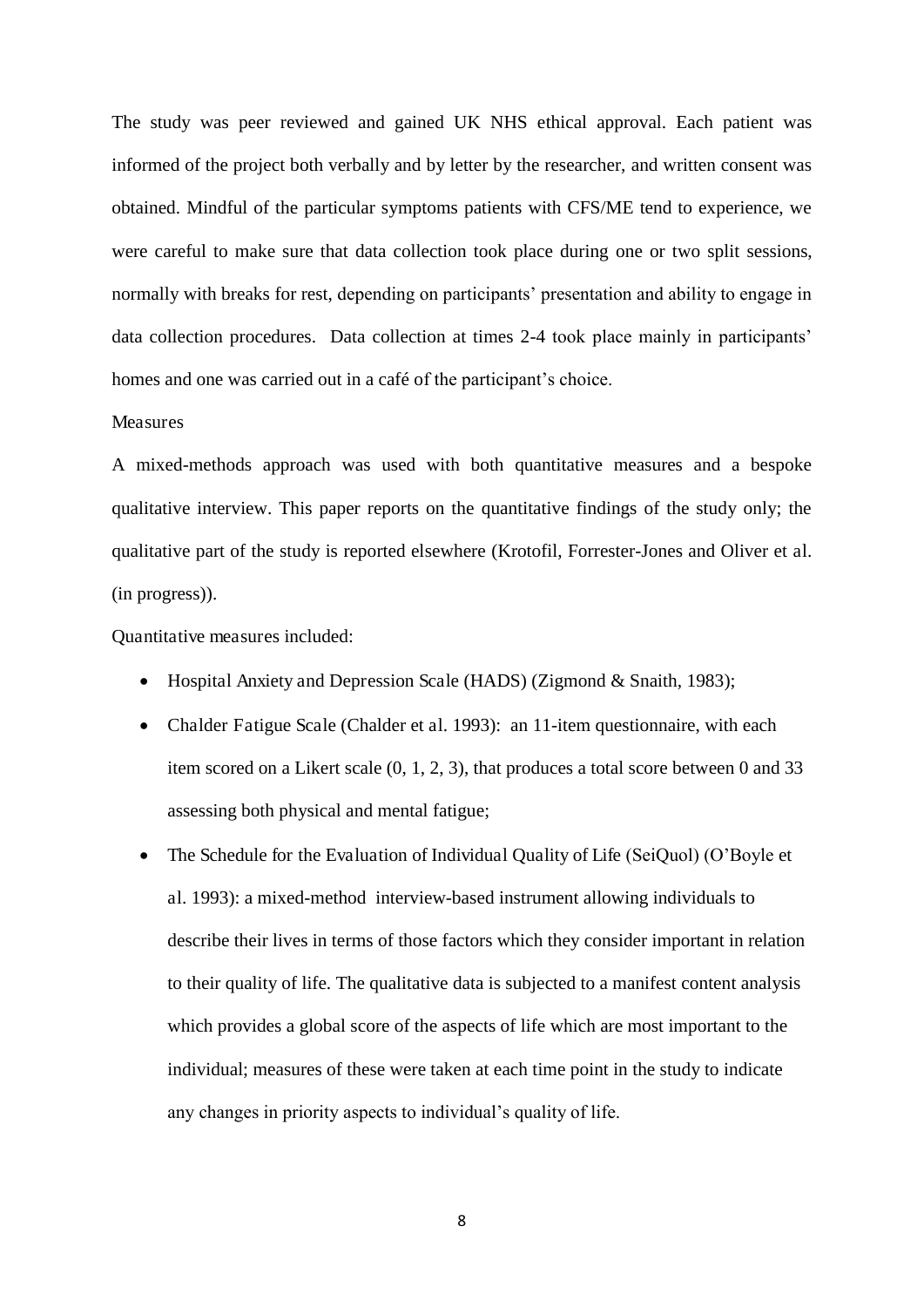• Social Network Guide (Forrester-Jones and Broadhurst 2007): mapping the size of individuals' social networks as well as the types of social support provided by network members;

Data were analysed using parametric paired one tailed t-tests and non-parametric Wilcoxon tests via SPSS Version 22.

#### **Findings**

#### **Participants**

All participants had their diagnosis of CFS/ME confirmed by a physician during their admission using a range of assessments including the Canadian Clinical Criteria (see Carruthers et al. 2003). All 17 patients who met the research criteria consented to be involved in the project but two withdrew at an early stage of the study before base line data had been collected. This left a total of 15 study participants. All were female, aged between 20 and 87, with a mean age of 42 years and mode of 33 years at the date of admission. Seven of the participants lived with their spouse, five were living with their parents (four of whom were being cared for full-time by their mothers) and three lived on their own with only sporadic help from neighbours and friends. Six of the participants had children. None of the study group were employed at baseline, although three periodically engaged in voluntary work. Before the onset of their condition, five had been health care professionals and four had worked either in retail or administration jobs. The rest had never been in paid employment. Hence the majority were receiving Disability Living Allowance (renamed Personal Independence Allowance from 8 April 2013). Two of the group had educational qualifications up to GCSE level and seven at University level. Whilst each participant had symptoms particular to themselves, symptoms experienced by the whole group included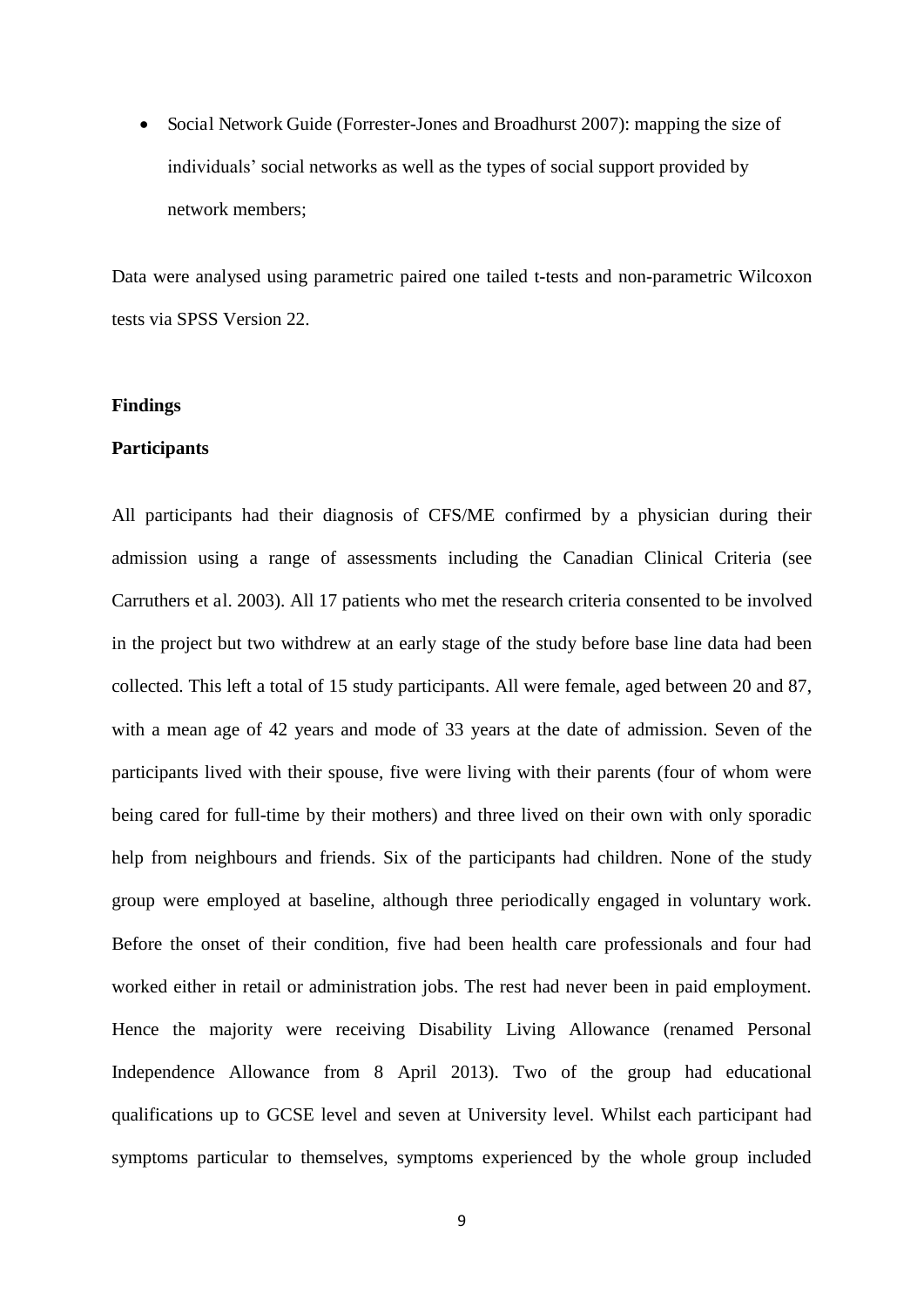sensory impairments (sensitivity to light, noise and food), headaches, and feeling weak/fatigued. Six had difficulties walking and one expressed severe spiritual anxieties.

We collected data at all four time points wherever possible though it proved difficult to gain full data sets for the purposes of statistical analysis at times 2 and 3, during which individuals reported an '*adjustment period'* after their discharge, often with some sort of relapse. We therefore present changes in symptoms from T1 and T4 only (T4 being hospital treatment). The group showed signs of symptom recovery at T4 indicated in the findings below.

#### Fatigue

We had complete data sets about fatigue for eleven participants at T1 and T4. On average participants reported a significant reduction in the level of fatigue at 12 months follow up, as compared to base line t(10)= 2. 68, p<0.05. The reduction in mean Chalder Fatigue score at 12 months was 6.0 (95% confidence interval (CI) [1.02 – 10.98]) (see Figure 1).

#### **Insert Figure 1 here**

#### Anxiety and depression

No significant difference was found in levels of anxiety experienced during admission  $(M=7.82, SE = 1.52)$  and at 12 months follow up  $(M=6.55, SE = 1.30)$  (n=11). However the mean difference in depression scores at T1 ( $M=7.55$ ,  $SE= 1.13$ ) and T4 ( $M=5.55$ ,  $SE=0.99$ ) were statistically significantly lower t (10) = 2.44, p<0.05. These results should however be interpreted in terms of their clinical significance as it is important to note that of the 11 participants who completed the HADS for T1 and T4 only 3 individuals reached a threshold at T1 which suggested possible diagnosis of clinical depression or anxiety disorder. Of those, 2 participants reported being diagnosed with depression and/or anxiety disorders in the past and were taking prescribed medication. These two individuals remained above the diagnostic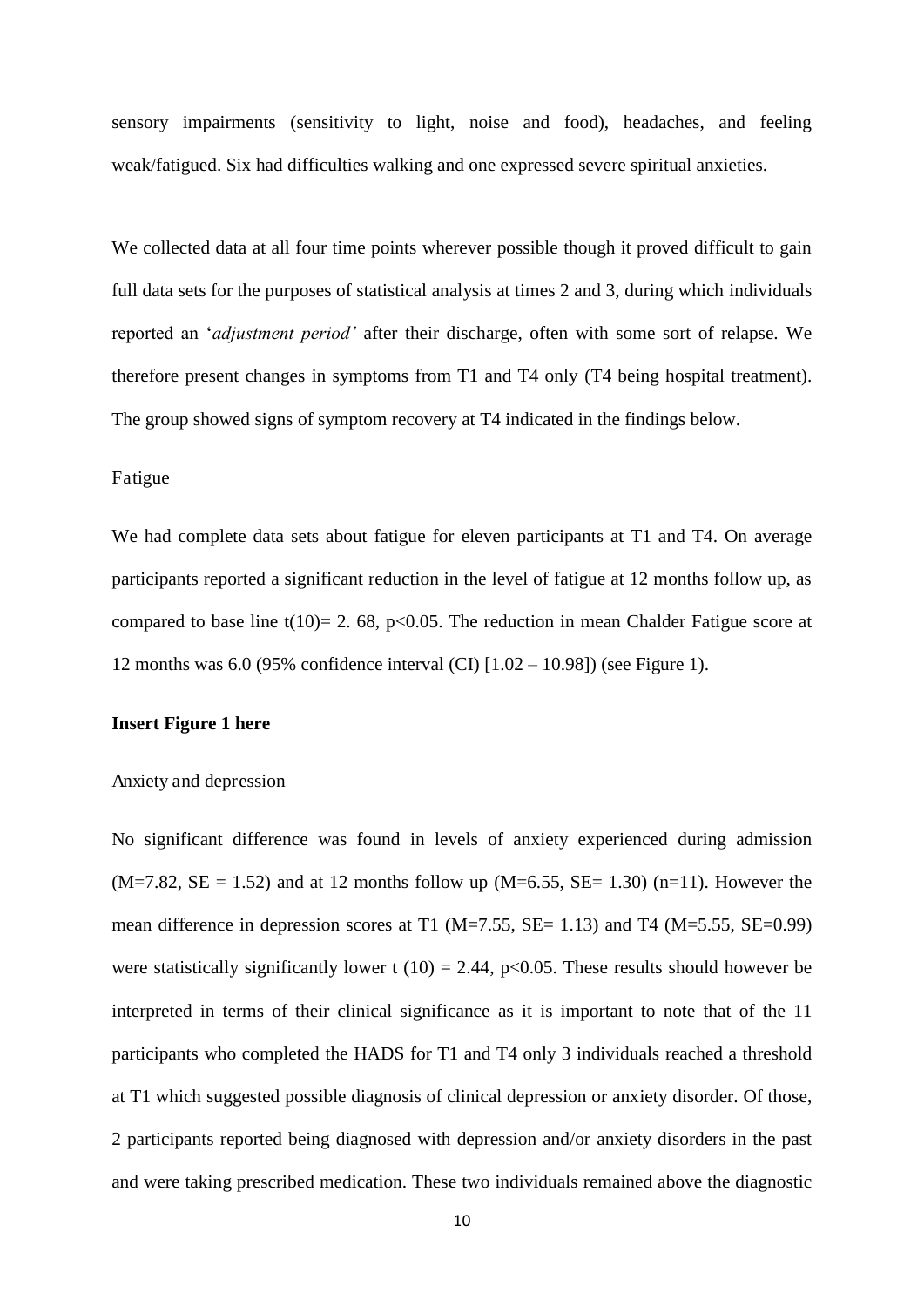threshold at the 12 month follow up. The third person with no previous diagnosis reported clinically significant reduction of anxiety and depression symptoms after 12 months.

#### Quality of life

The majority of participants reported a better quality of life at 12 months follow up as compared to the time of admission. In the sample of 12 participants who completed the SEIQoL questionnaire at both time points, there was a significant difference between the global SEIQoL index score at T1 (M= 39.43, SE= 6.50) and the global SEIQoL index score at T4 (M=66.56, SE= 6.45), t (11) = 4.55, p < 0.05 (see Figure 2). The areas of life identified as important factors influencing quality of life appeared to be relatively universal despite the group being diverse in terms of age, severity of CFS/ME and other coexisting conditions. Thus very similar factors seemed to influence the group's quality of life: relationships with family and friends, ability to undertake work (or study) and related to this factor, financial situation, church membership, ability to socialise, meet new people and spend quality time outside of home, and ability to carry out everyday life activities, including house chores and self-care. These were the areas of life that participants reported as being the most affected by CFS/ME, and at the same time influenced the way the condition and its symptoms were experienced by themselves. These were also the areas of life in which participants were striving to make positive changes while recovering from CFS/ME. These included: hanging the frequency of contacts with close family; starting part-time work; and re-negotiating the division of work and responsibilities in the family. Table 1 shows the areas of life which were identified as having the strongest impact on participants' quality of life and the meaning ascribed to each of them: the most important being family, friends and ability to lead a normal life.

#### **Insert Figure 2 here**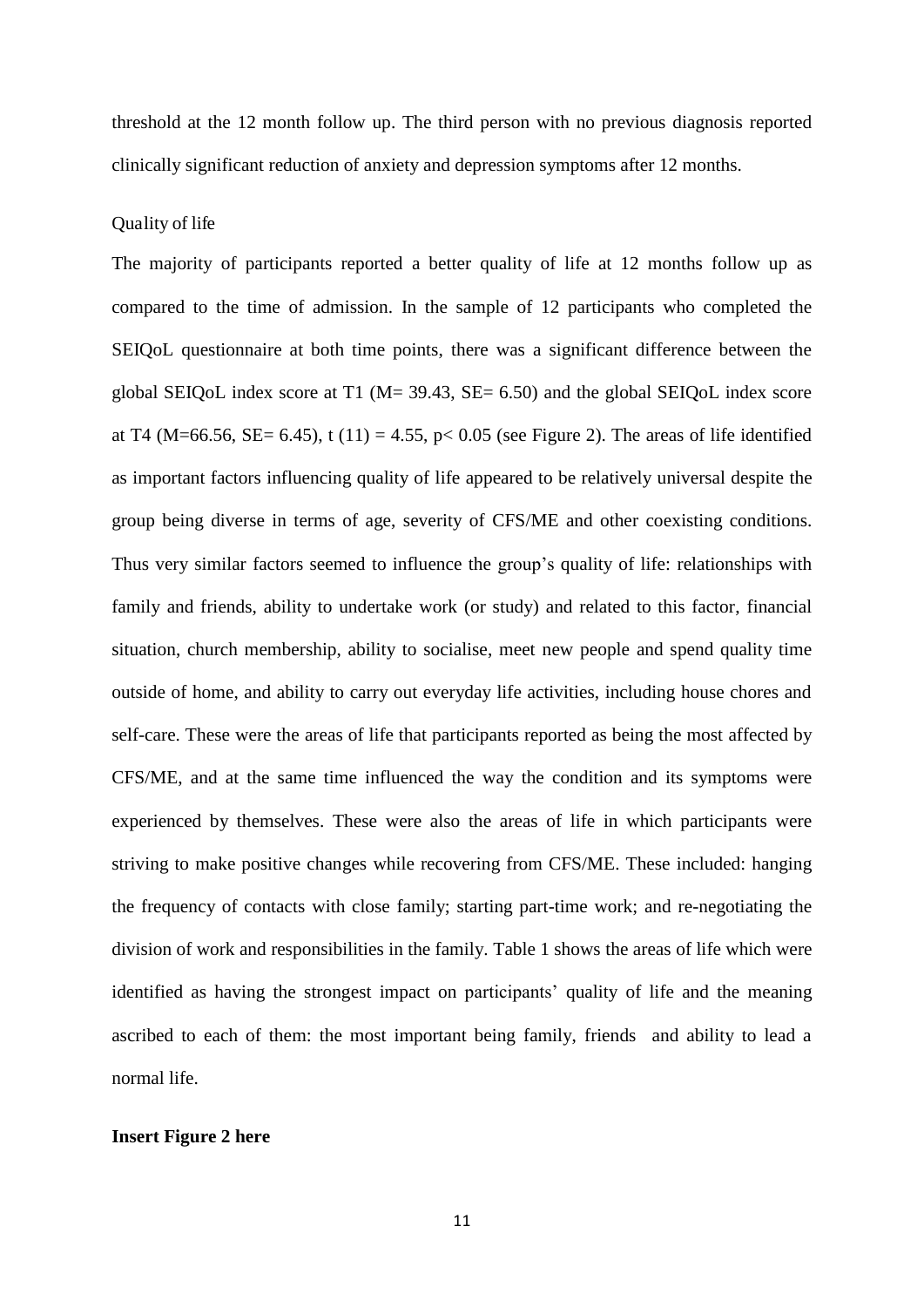#### **Social networks**

Size

#### **Insert Figure 3 here**

After removing one outlier, we had social network information for 10 participants at both time points (T1 and T4) (see Figure 3). Although the data at both time points was found to be normally distributed (using Kolmogorov-Smirnov test for distribution) a Wilcoxon-Signed Rank test was carried out due to the small sample size.

No significant changes in average social network size of the group were found. At T1 the average network size of the group was 19 members (median 19.5, SD 3.82) with a range of 12-25. At T4, average network size remained at 19 members, with a median of 17 (SD of 5.83; range of 11-31). Figure 3 shows that social network size increased for over half (n=6) of the group. One participant's network size stayed the same whilst three participants experienced a decrease in network size (one participant's social network had halved in size by T4).

#### Area of life

At Time 1, just under half of all network members came from community contexts separate from CFS/ME or health services. These included clubs, church, neighbourhoods, other friendship groups and acquaintances. A quarter of all network members came from participant's families (excluding family members living within individuals' households). Work contexts provided 9% of all network members with the rest being derived from CFS/ME related contexts including the hospital. At the follow-up T4, the number of social contacts derived from CFS/ME related contexts i.e. the hospital and CFS/ME network had increased, as had friends without CFS/ME but overall, network members derived from all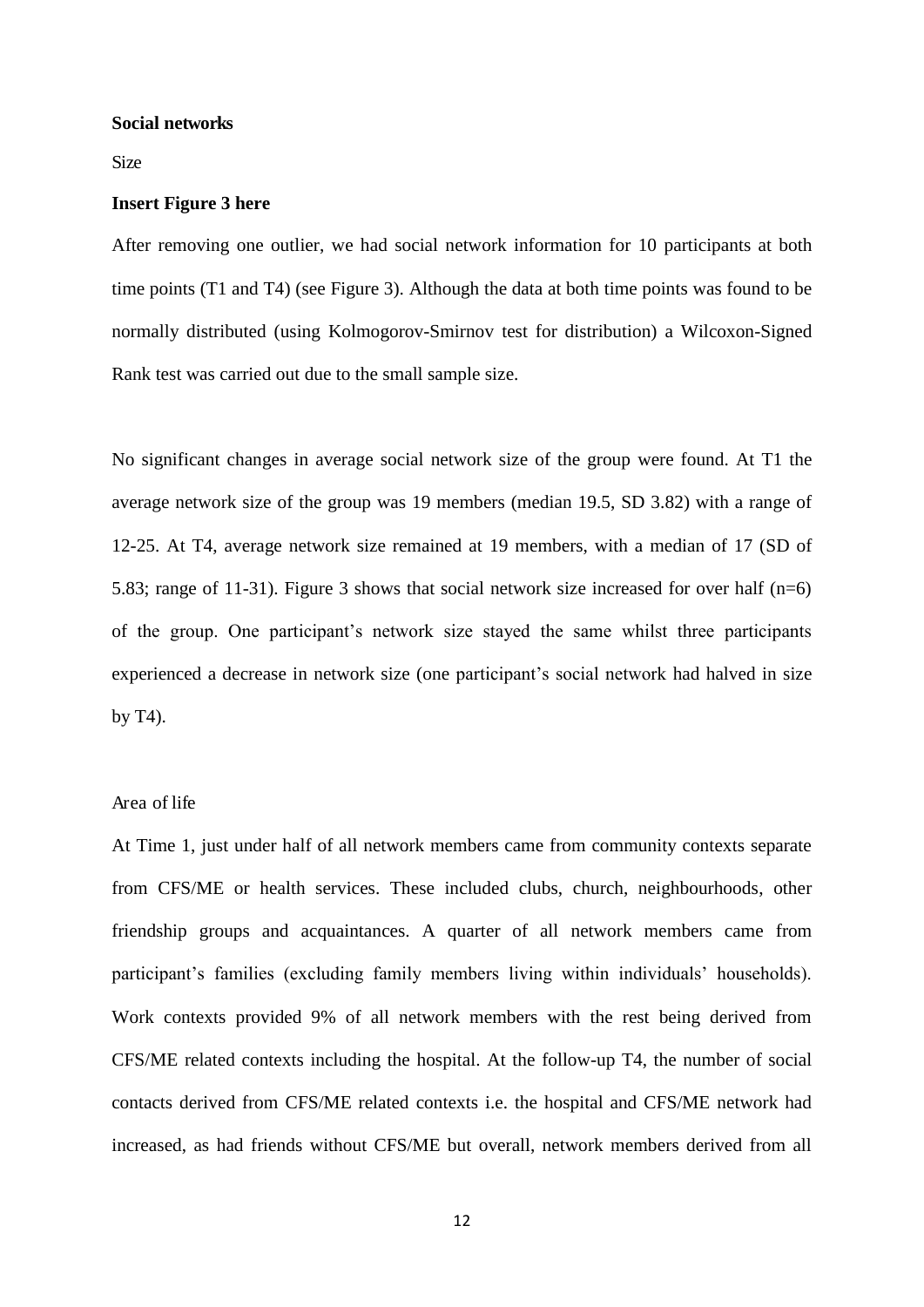other possible social contexts had decreased. These changes were however, not statistically significant.

#### Network membership

Table 3 shows that at both time points, just over half of the participants as a whole had social networks mainly made up of family or friends. Hospital and other paid carers made up just over an eighth and clubs/church around an eighth of all network members. Fewer network members were work colleagues or neighbours and very few network members were people who participants would regard as social acquaintances or people they knew from local shops. After 12 months post-discharge from hospital treatment for CFS/ME, a few more friends, family members and church/club contacts made up individuals' social networks but these changes were not significant.

#### **Social support**

#### **Insert Table 4 here**

Table 4 provides a breakdown of the types of support reported by participants showing whether or not they were provided by all network members. For almost every category of support, less than one third of all potential network members provided it to participants. The exception was 'household' support which included help with domestic chores such as cooking, washing dishes and cleaning, although less than half (36%) of the potential providers provided this type of support. Overall then, the participants were receiving minimal support from their network members. Surprisingly, only 3% at T1 and 2% at T4 of all potential network members provided personal support (help with dressing, bathing etc.) despite participants reporting that they generally found these tasks to be the most difficult to perform, especially when they were feeling really poorly. There were no significant changes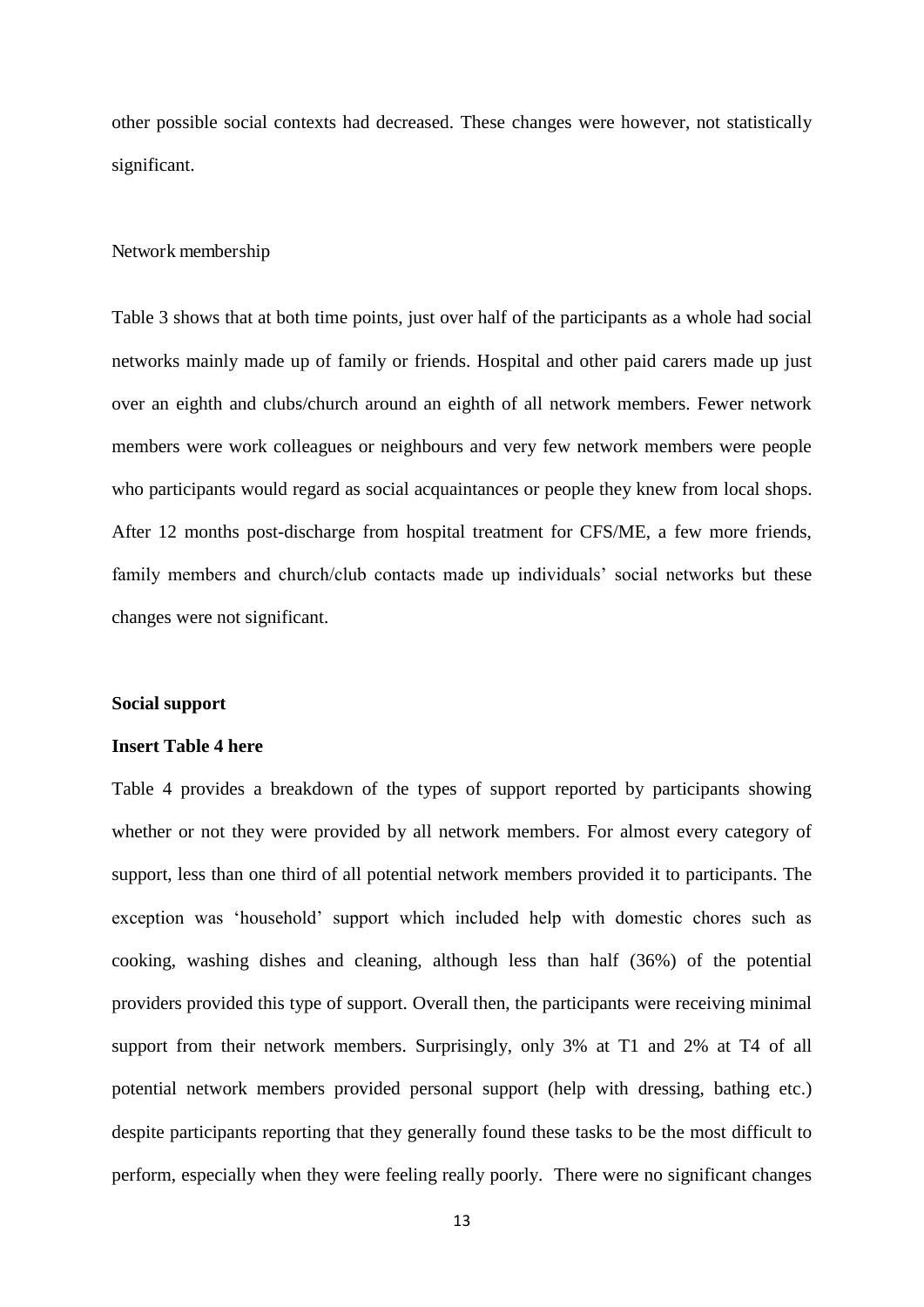at Time 4. Whilst family members made up the highest proportion overall (about a third of all family members) providing social support at both T1 and T4 (see Table 5), proportionately more friends provided decision making and feedback, confiding and companionship to individuals compared to the other network membership groups.

#### **Insert Table 5 here**

Less than half of all network members (48%) were in contact with participants on a daily/weekly basis and this proportion decreased to 34% by T4 (Table 4). Family members were in contact with individuals most frequently at both time points though at T1, just under a quarter of all network members in contact with participants on a daily/weekly basis were church or club social contacts (Table 5) thought this proportion dropped to only 14% by T4. Similarly, whilst just over a quarter of all network members in contact with participants at T1 were neighbours this proportion decreased to 13% by T4 despite all of the participants returning to their homes by T4. Less than half (42%) of all ties between participants and their network members were reported as "reciprocal" although participants felt "close" to 78% of all their social contacts (mainly family and friends), this figure rising to 82% at T4 (see Tables 4 and 5).

#### **Discussion**

The longitudinal study design, which followed the guidelines of Sharpe et al., (1991), proved useful in demonstrating long term changes of CFS/ME. Whilst the number of instruments used (n=5) meant that the research process was arguably intense for the subject group and researcher to navigate, the fieldwork took place in a piecemeal, flexible way which allowed individuals to participate at their own pace, taking breaks for rests. Studies of other client groups (e.g. intellectual disabilities (see Booth & Booth 1996) and mental health (see Forrester-Jones & Barnes 2008) in addition to guidelines for researching people with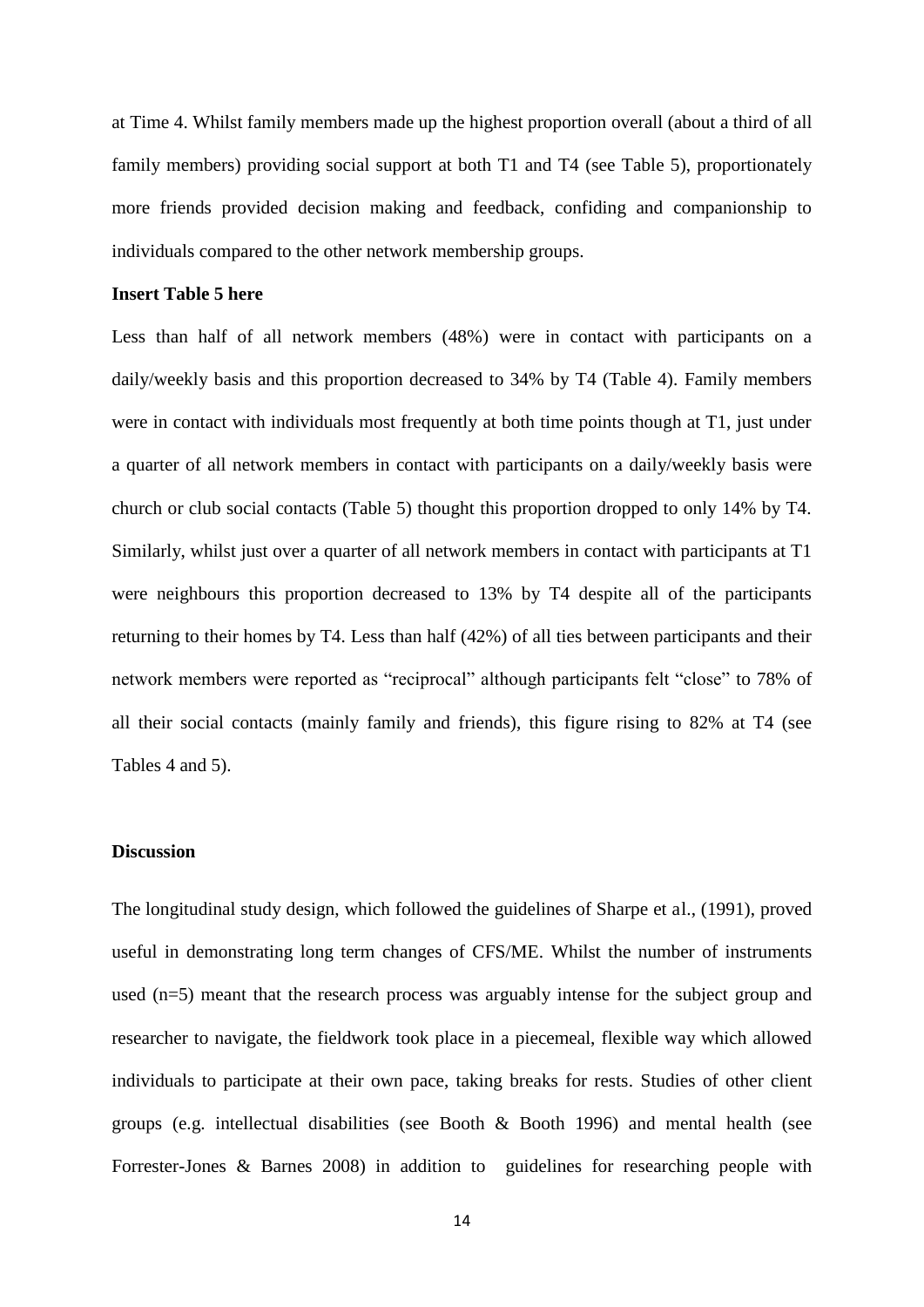CFS/ME (Sharpe et al. 1991) have indicated that participant unresponsiveness may lead to the exclusion of particular methods (e.g. the SeiQuol interviews ). However, this study has shown that such methods are successful if carried out sensitively.

On average participants reported a significant reduction in the level of fatigue at 12 months follow-up. Given that 'fatigue' within a diagnosis of CFS/ME envelops a myriad of symptoms for diagnosis including concurrently 4 or more of the following 8: post-exertion malaise lasting more than 24 hours; unrefreshing sleep; significant impairment of short-term memory or concentration; muscle pain; multi-joint pain without swelling or redness; headaches of a new type, pattern, or severity; tender cervical or axillary lymph nodes; a sore throat that is frequently recurring (Centres for Disease Control and Prevention 2015) then this is a positive result indicating that symptomology for this cohort of patients had decreased. However, a random controlled trial (which was not possible within the remit of this research) would need to be carried out (see Deale et al., (2001) for examples) in order to draw firm conclusions as to what exactly may have contributed to overall fatigue reduction.

At time 4, the majority of participants were still reporting anxiety but there was a probable improvement in depression scores. Since many studies including Brown et al., (2001), Taylor et al., (2003), and Fuller-Thomson & Nimigon (2008), all argue that depression is a concomitant of CFS/ME our findings are hopeful.

Relationships with family and friends, and the ability to participate in everyday living activities were the areas of life most affected by CFS/ME for this cohort at both baseline and 12 months after leaving hospital and also influenced the way symptoms were experienced, corroborating previous findings (see Band et al., 2014). These were also aspects of life which participants were actively trying to change positively; being viewed as central to recovery. Whilst each of these components of quality of life had their own unique meaning shaped by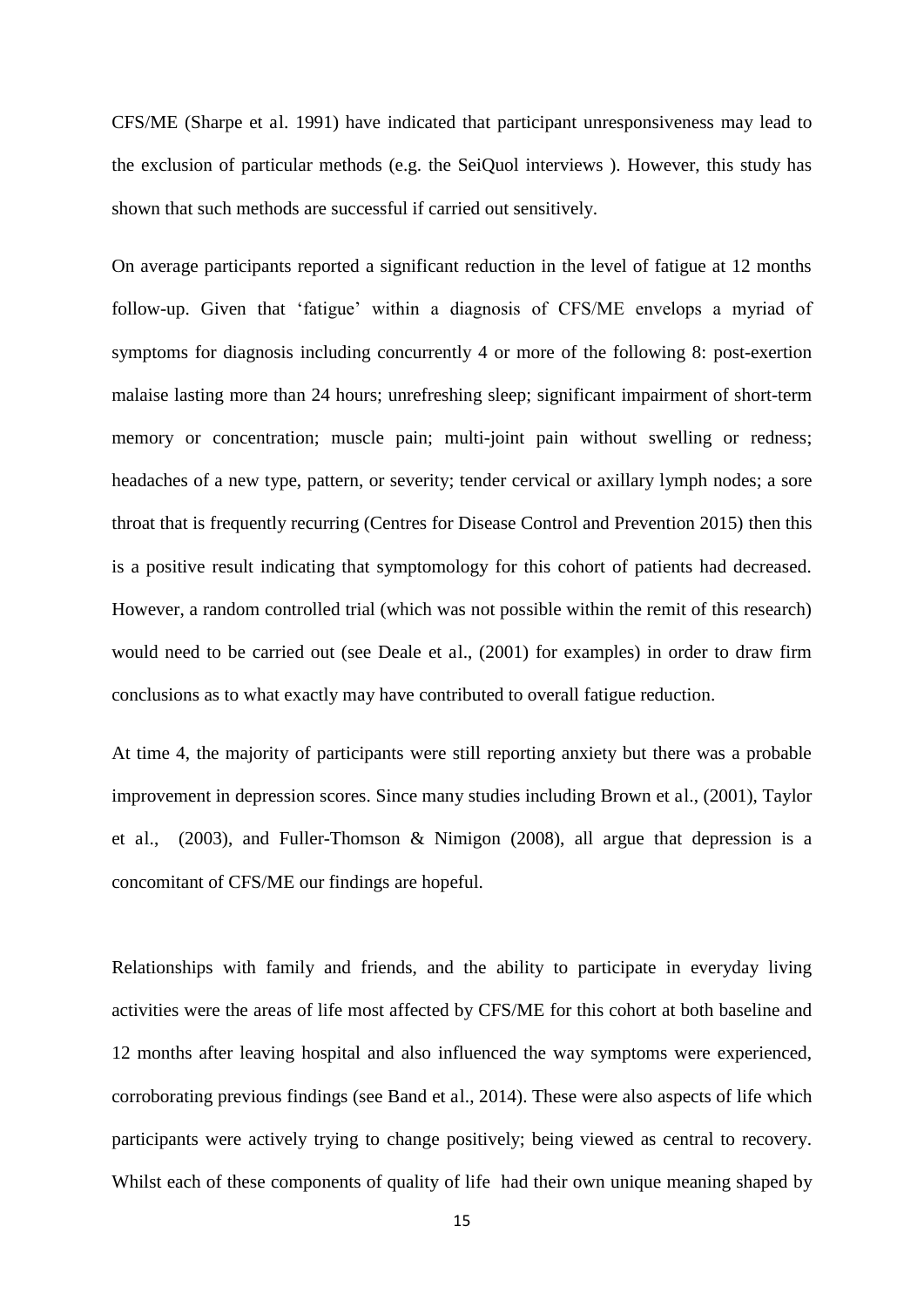each individual personal experiences and unique histories, they generally correspond with the self-improvement needs of CFS/ME patients identified by Drachler, et al., (2009). Holistic hospital treatment, including spiritual and emotional counselling as described earlier in the paper, as well as on-going telephone support post-hospital discharge was aimed at actively helping individuals change aspects of their lives that they perceived as being barriers to recovery. This pro-active person-centred and individualised type of support was something which patients reported as beneficial as exemplified in the following quote:

*"I feel that every decision I have made here has been an informed choice*, because they have given me the information and I have then chosen whether to take that on *board, or whether to take another thing that I think will work. […] Because they deal*  with the emotional side and the physical side and if people want, with the spiritual side, it is all kind of coming together now. In the last few days it started to make sense how it all links together. So that has been quite good. I find all the areas really *helpful." (CFS\_10)*

The qualitative data is presented elsewhere but with a few exceptions, the views expressed in interviews corresponded with the quantitative results provided here, indicating a decrease of the average fatigue level and significant improvement in terms of participants' quality of life.

Average social network size (m=19) for the group was found to be small compared to ordinary populations (m=124 Hill & Dunbar 2003) and slightly smaller than other client groups including people with mental health problems and people with intellectual disabilities where longitudinal studies have also used the same measure and where average network size has consistently been found to be 22 (see Forrester-Jones, et al., 2004; Forrester-Jones et al., 2006; Forrester-Jones et al., 2012; White & Forrester-Jones (under review)). At Time 1, 'family' was the main social context for individuals, with few people accessing a 'work' context. Whilst at one year post-hospital discharge, all areas of life apart from 'family' and 'friends' had decreased as contexts from which to gain network members, the hospital and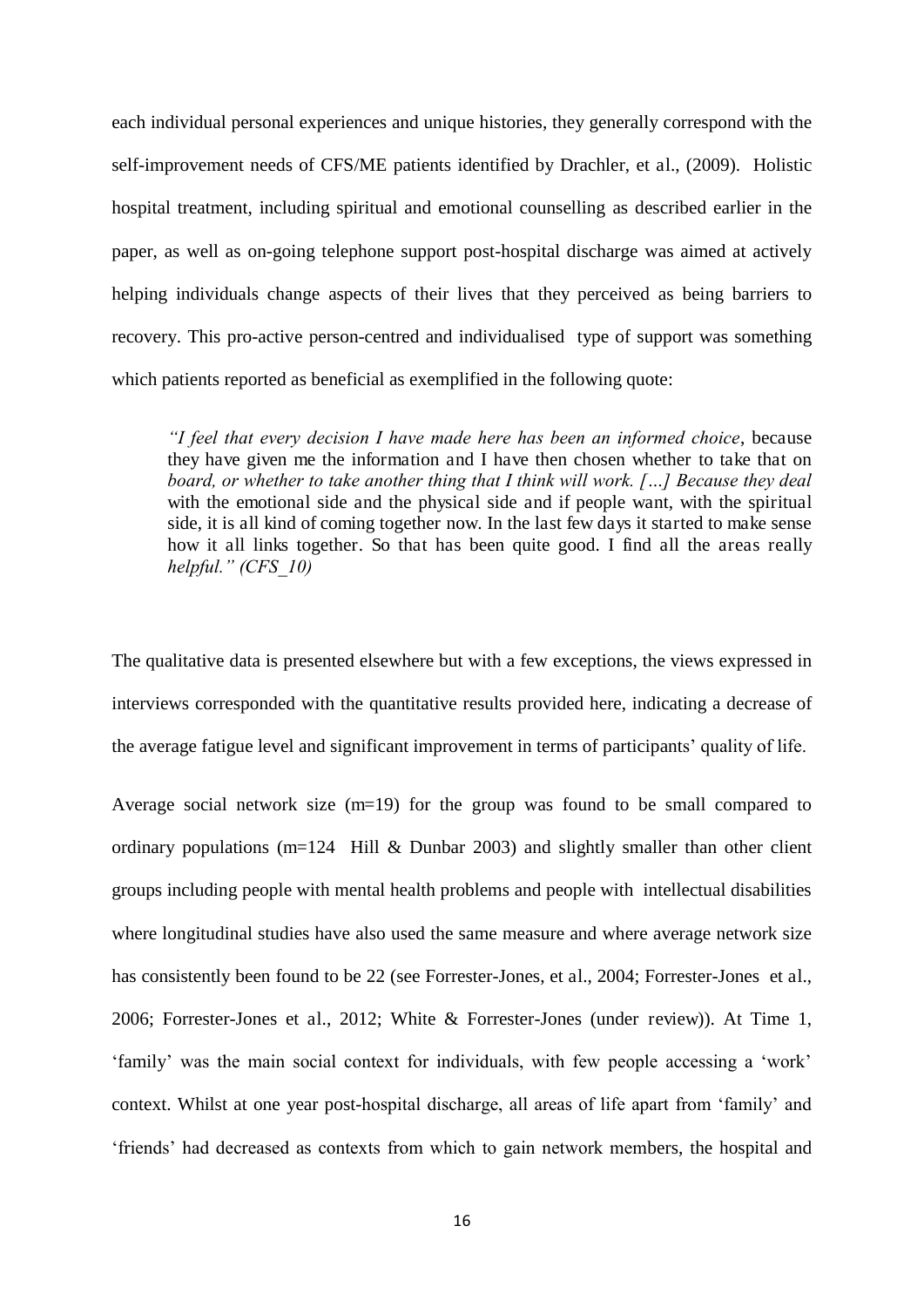CFS/ME network had become more important as routes to possible social relationships. Previous research has demonstrated how reduced social contact, and shifting roles within the family can contribute to the maintenance of CFS/ME (Deary et al., 2007). The limited social context and network membership of participants' social worlds, together with the QoL finding that CFS/ME had impacted on their relationships with family and friends is important in relation to long-term recovery. A wide social network with a range of network members arguably places fewer demands on informal carers (in this case family members) as well as paid staff (see Forrester-Jones et al., 2006). Helping individuals develop their social networks may well improve their overall recovery trajectory. As it stood, for this group of individuals, overall social support was limited with relatively infrequent social interaction with network members which decreased post discharge and the finding that the relationships participants did have tended not to be reciprocal may have reflected a lack of opportunity to move out of a dependency model where by others do things 'for' individuals with CFS/ME rather than 'with' them.

#### **Limitations of the study**

The fact that we were unable to gather full data sets for every participant at T2 and T3 meant that we could not provide a complete picture of milestone changes in recovery. This necessarily limits the findings but also reflects the fluctuating nature of CFS/ME which can impact on participant reliability to engage in research at specific times. The study was also small in terms of the sample and therefore the findings are not generalizable. Yet, the indepth nature of the study did mean that the experiences of individuals in terms of how treatment may or may not impact on their quality of life could be explored. The study also showed that the social lives of people with CFS/ME have synergies with other client groups including those with mental health problems and those with intellectual disabilities.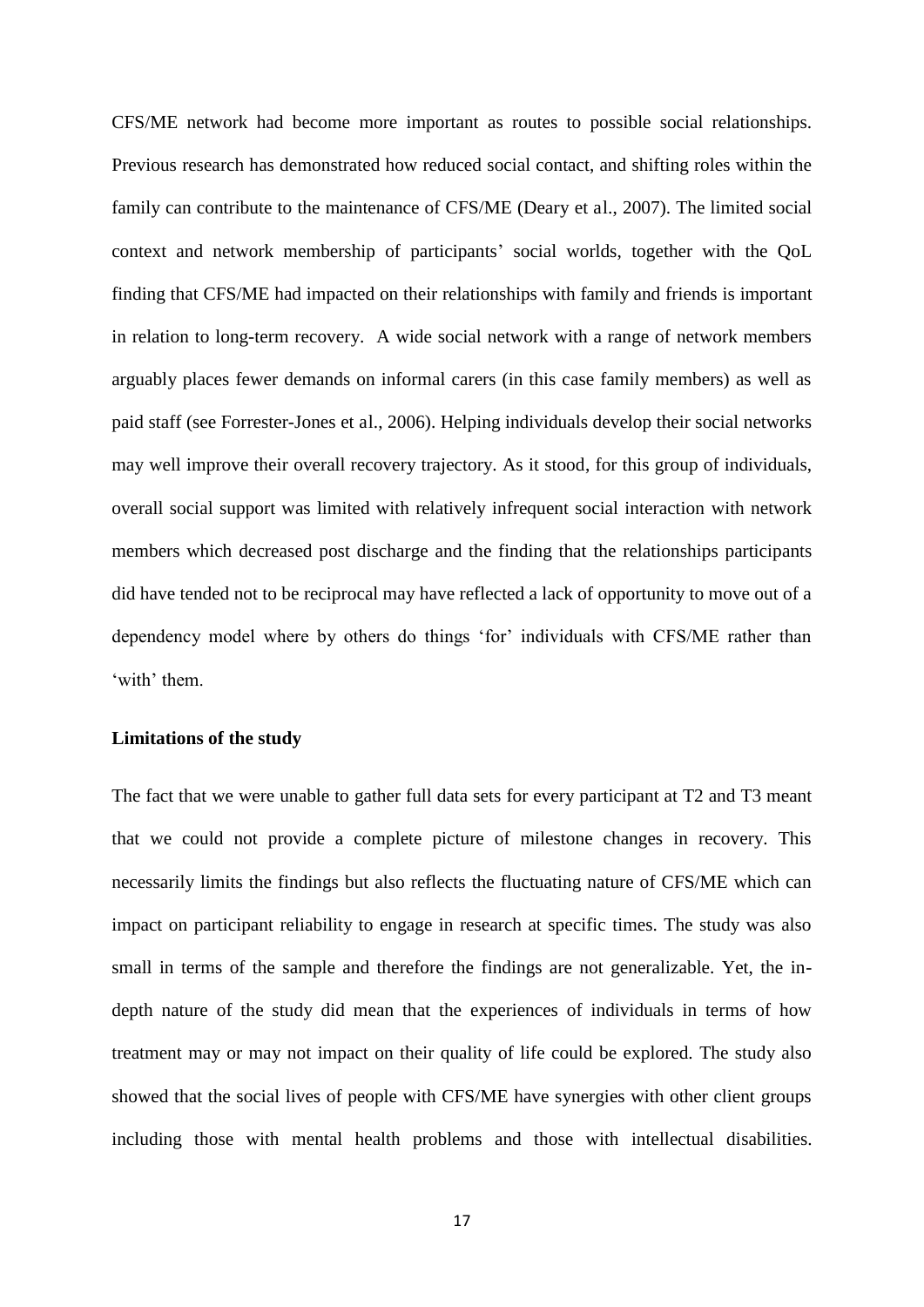Nevertheless, we would recommend that any future study is conducted within a random controlled trial.

#### **Conclusion and recommendations**

The research indicated that a careful accepting assessment of the person with CFS/ME whereby the patient feels that they are 'believed' can aid feelings of recovery and ensuing improvement in quality of life. For many of the participants, admission to the hospital was a turning point at which they started exploring new treatments, introduced some changes into their daily routines, or looked at their problems from a different perspective. Acceptance of the CFS/ME condition, with its accompanying symptoms and, more broadly the life situation of participants by the hospital clinical, professional staff, as well as chaplains and counsellors provided an opportunity for the participants with CFS/ME to begin to reassess their lives and illness during, and after, their stay at the hospital. This in turn, prompted some of the participants to introduce some significant changes to their lives.

The hospital doctors, nurses, physiotherapists, chaplains and counsellors worked as a 'support' team to offer care which started with and centred around the individual with CFS/ME. Such care provision sought to empower the patient to work with the team in order to understand the illness and seek out possible strategies to combat symptoms. This type of relationship was set within a more homely than institutional environment, with a positive culture of belief in individual's histories and experiences of their illness.

The findings from this study provide an example of how a clinical and socially supportive care environment can contribute positively to experiences of CFS/ME. In the face of continued lack of empirical understanding, uncertain diagnosis and variable interventions, as well as general negativity and pejorative stereotyping of the illness, together with the possibility of people with CFS/ME falling outside of the new eligibility threshold (see Care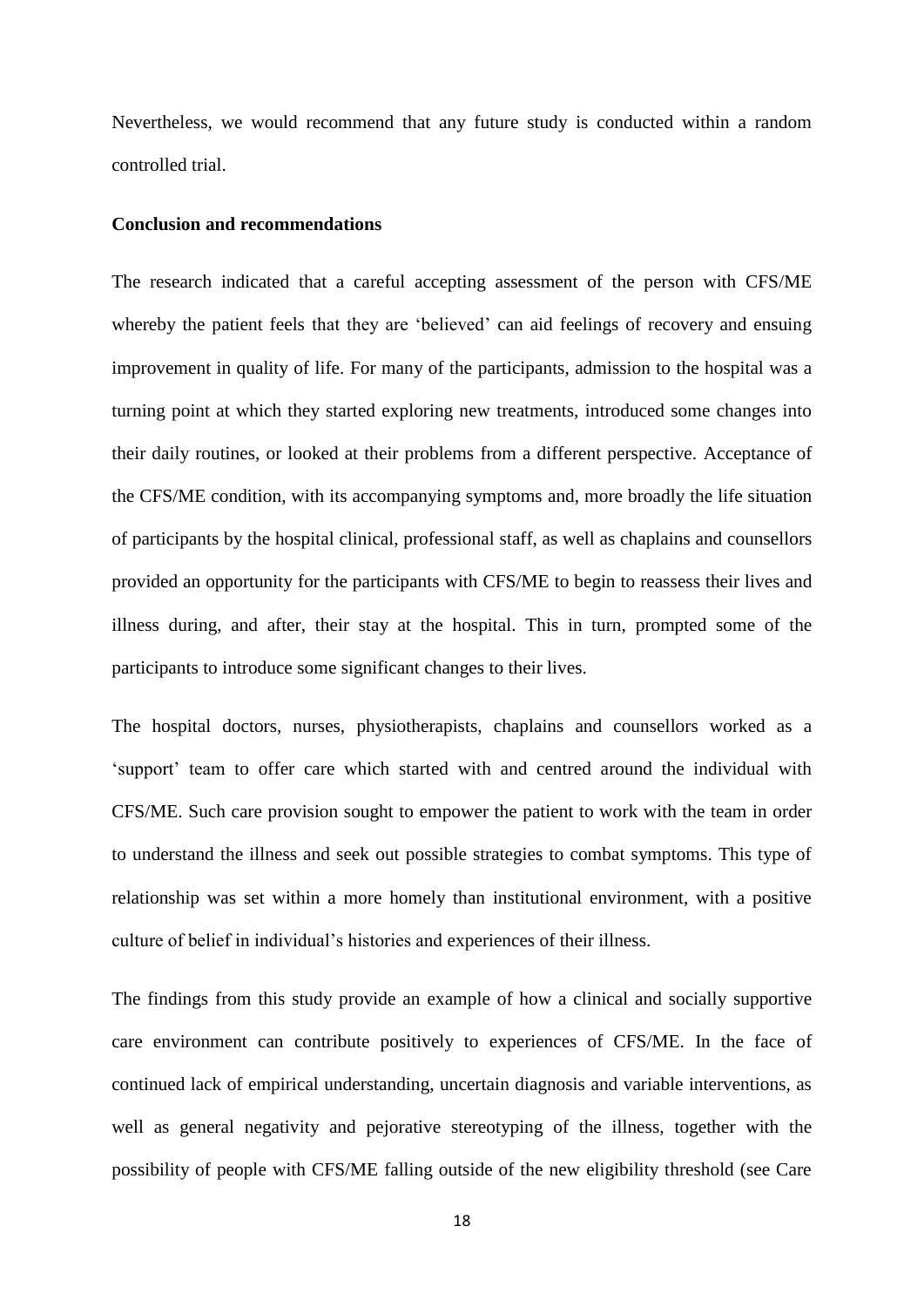Act 2014), this third sector model of care may well be a hidden pearl. Under the Care Act 2014, councils are now supposed to take on new duties of wellbeing and independence promotion and provision of information/advice to increase independent living as well as planning ahead for future needs. It will be interesting to see how this plays out in practice in relation to people with conditions such as CFS/ME and it is hoped that findings such as ours will be informative to those making decisions around eligibility. Future research which offers a comparative study of various treatment settings utilising a random control trial design would be invaluable for testing out the model on offer at this hospital, though for the particular participants in this study, it certainly looks promising and, as a third sector response to a condition that other sectors don't seem to be able to deal with (or perhaps want), it may become increasingly more important.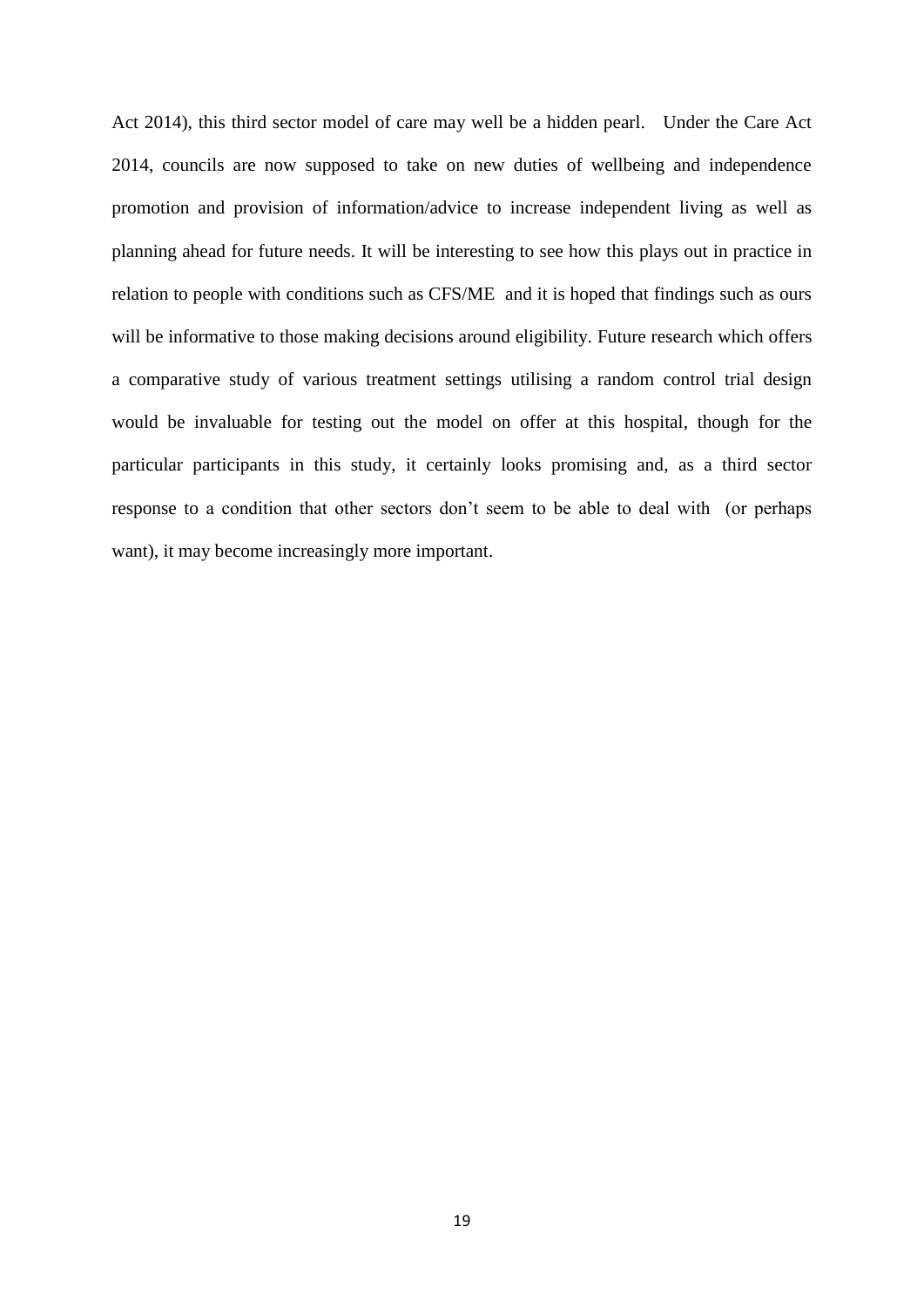#### **References**

Anderson, V.P., Jason, L.A., Hlavaty, L.E. Porter, N. & Cudia, J. (2012) A Review and Meta-Synthesis of Qualitative Studies on Myalgic Encephalomyelitis/Chronic Fatigue Syndrome. Patient Education Counselling, 86, 147-155 [online] Available at: <http://www.ncbi.nlm.nih.gov/pmc/articles/PMC3229648/>[Accessed 11 March 2015]

Åsbring, P., & Närvänen, A. (2002) Women's experiences of stigma in relation to chronic fatigue syndrome and fibromyalgia. Qualitative Health Research, 12, 2, 148-160 [online] Avaliable at:<http://qhr.sagepub.com/content/12/2/148.full.pdf>

Åsbring, P., & Närvänen, A. (2003) Ideal versus reality: physicians perspectives on patients with chronic fatigue syndrome (CFS) and fibromyalgia, Social Science & Medicine, 57, 711-720 [online] Available

at:http://www.sciencedirect.com/science/article/pii/S0277953602004203# [accessed 10 March 2015]

Assefi, N.P., Coy, T.V., Uslan, D., Smith, W.R., Buchwald, D. (2004) Financial, occupational, and personal consequences of disability in patients with chronic fatigue syndrome and fibromyalgia compared to other fatiguing conditions, The Journal of Rheumatology, 30, 4, 804-808 [online] available at: [http://depts.washington.edu/uwccer/data/pdf/pub/070%20j%20rheumatol%202002%2030%2](http://depts.washington.edu/uwccer/data/pdf/pub/070%20j%20rheumatol%202002%2030%20804-808.pdf) [0804-808.pdf](http://depts.washington.edu/uwccer/data/pdf/pub/070%20j%20rheumatol%202002%2030%20804-808.pdf) [accessed 10 March 2015]

Band, R., Barrowclough, C. & Wearden, A. (2014) The Impact of significant Other Expressed Emotion on Patient Outcomes in Chronic Fatigue Syndrome, Health Psychology, 33, 9, 1092-1101 [online] Avaliable at: <http://psycnet.apa.org/journals/hea/33/9/1092.pdf> [accessed 10 March 2015]

Bates, D.W., Schmitt, W., Buchwald, D., Ware, N.C., Lee, J., Thoyer, E., Kornish, J. R., Komaroff, A.L. (1993) Prevalence of Fatigue and Chronic Fatigue Syndrome in a Primary Care Practice, Archives of International Medicine 153 (24) 2759-2765.

Booth, T. & Booth, W. (1996) Sounds of Silence: narrative research with inarticulate subjects, Disability & Society, Vol 11, No 1, pp55-69

Brooks, J., King, N., & Wearden, A (2013) Couples' experiences of interacting with outside others in chronic fatigue syndrome: a qualitative study, Chronic Illness 10, 1, 5-17 [online] downloaded from http/www.chi.sagepub.com downloaded Templeman Liv/The Librarian on January 9 2015

Brown, C., Dunbar-Jacopb, J., Palenchar, D.R. et al (2001) Primary care patients' personal illness models for depression: a preliminary investigation. Family Practice 18, 314-320 [online] Available at: <http://fampra.oxfordjournals.org/content/18/3/314.full.pdf+html> [Accessed 11 March 2015]

Carruthers BM, Jain, A.K., De Meirleir, K.L. et al. Myalgic Encephalomyelitis/ Chronic Fatigue Syndrome:Clinical Working Case Definition,Diagnostic and Treatment Protocols (2003) Journal of Chronic Fatigue Syndrome, Vol. 11(1) 7–36.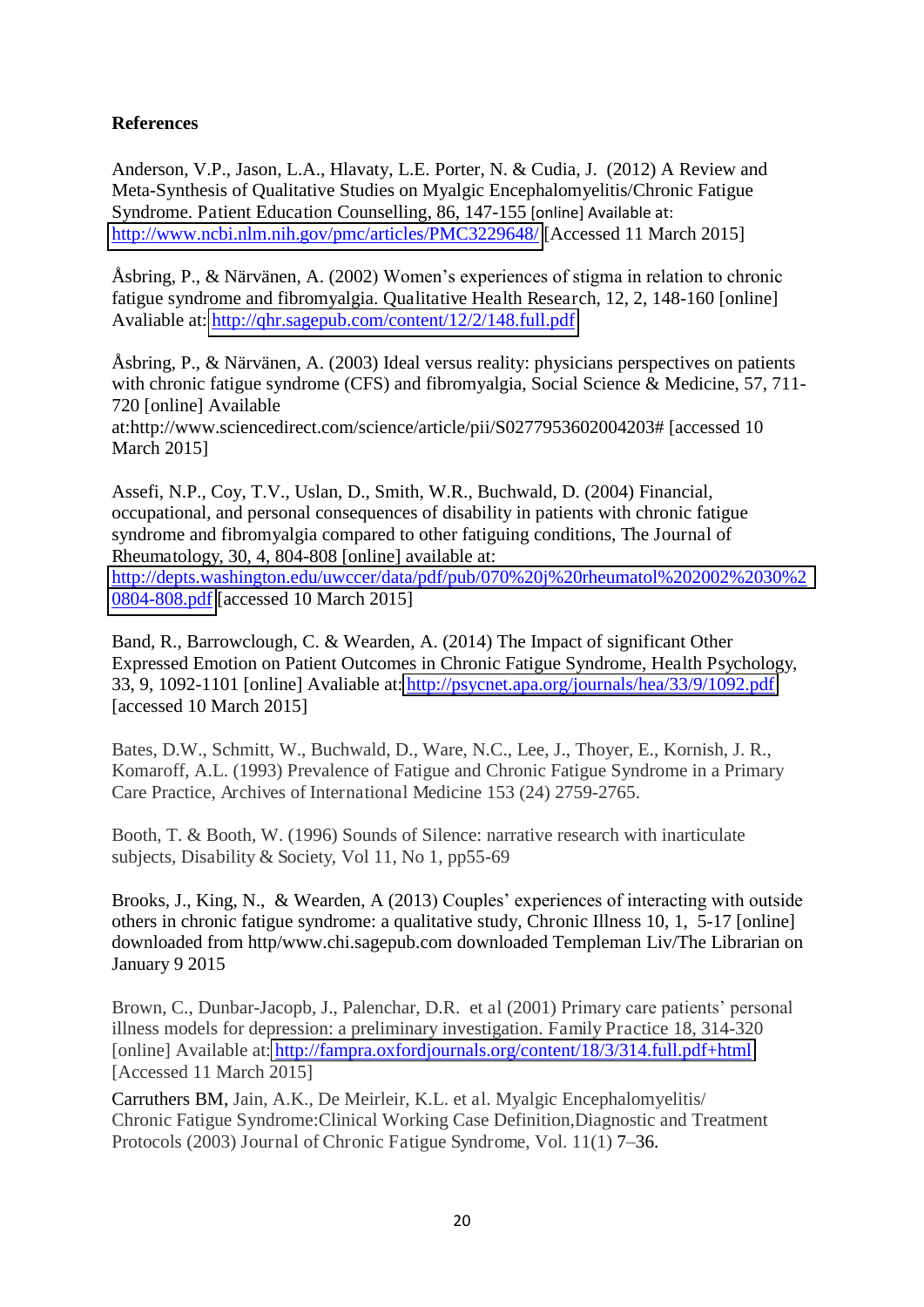Centres for Disease Control and Prevention (2015) <http://www.cdc.gov/cfs/diagnosis/index.html>downloaded on 18/02/2015

CFS/ME Working Group (2002) Report of the CFS/ME Working Group: Report to the Chief Medical Officer of an Independent Working Group, Department of Health <http://www.erythos.com/gibsonenquiry/Docs/CMOreport.pdf>

Chalder T, Berelowitz G, Pawlikowska T, Watts L, Wessely S, Wright D, Wallace EP (1993).Development of a fatigue scale. Journal of Psychosomatic Research, 37:147–153.

Cockshell, S.J. & Mathias, J.L. (2014) Cognitive functioning in People with Chronic Fatigue syndrome: A Comparison Between Subjective and Objective Measures, Neurospychology, 28, 3, 394-405

Deale, A., Hiusain, K., Chalder, R., Wessley, S. (2001) Long-Term Outcome of Cognitive Behavior Therapy Versus Relaxation Therapy for Chronic Fatigue Syndrome: A 5-Year Follow-Up Study, American Journal of Psychiatry, 158, 12 2038-1498

Deary, V., Calder, T., & Sharpe, M. (2007) The cognitive behavioural model of medically unexplained symptoms: A theoretical and empirical review. Clinical Psychology Review, 27, 781-791 [online] Available at:

<http://www.tandfonline.com/doi/pdf/10.1080/08870440802403863>[Accessed 10 March 2015]

Dickson, A., Knussen, C. & Flowers, P. (2007) Stigma and the delegitimation experience: An interpretative phenomenological analysis of people living with chronic fatigue syndrome. Psychology & Health, 22, 851-867 [online] Available at: <http://www.tandfonline.com/doi/pdf/10.1080/14768320600976224>[Accessed 10 March 2015]

Donalek, J.G. (2009) When a Parent Is Chronically Ill: Chronic Fatigue Syndrome. Nursing Research, 58, 5, 332-339

Drachler M, de Carvalho J, Hooper L, Hong C, Pheby D, Nacul L, Lacerda E, Campion P, Killett A, McArthur M, Poland F, (2009). The expressed needs of people with chronic fatigue syndrome/myalgic encephalomyelitis: a systematic review. BMC Public Health, 9: 458 [online] Available at: <http://www.biomedcentral.com/content/pdf/1471-2458-9-458.pdf> [Accessed 10 March 2015]

Forrester-Jones, R. & Barnes, A. (2008) On being a girlfriend not a paient: The quest for an acceptable identity amongst people diagnosed with a severe mental illness, Journal of Mental Health, 17 (2) 153-172

Forrester-Jones, R. V. E., Broadhurst S, (2007). Autism and loss. London: Jessica Kingsley Publishers

Forrester-Jones, R. Cambridge, P. Carpenter, J. Tate, A. Beecham, J. Hallam, A. and Knapp, M. Coolen-Schrijner, P. and Wooff, D. (2006) The Social Networks of people with Learning Disabilities Living in the Community Twelve Years After Resettling from Long-stay hospital. Journal of Applied Research in Intellectual Disability 19, 285-295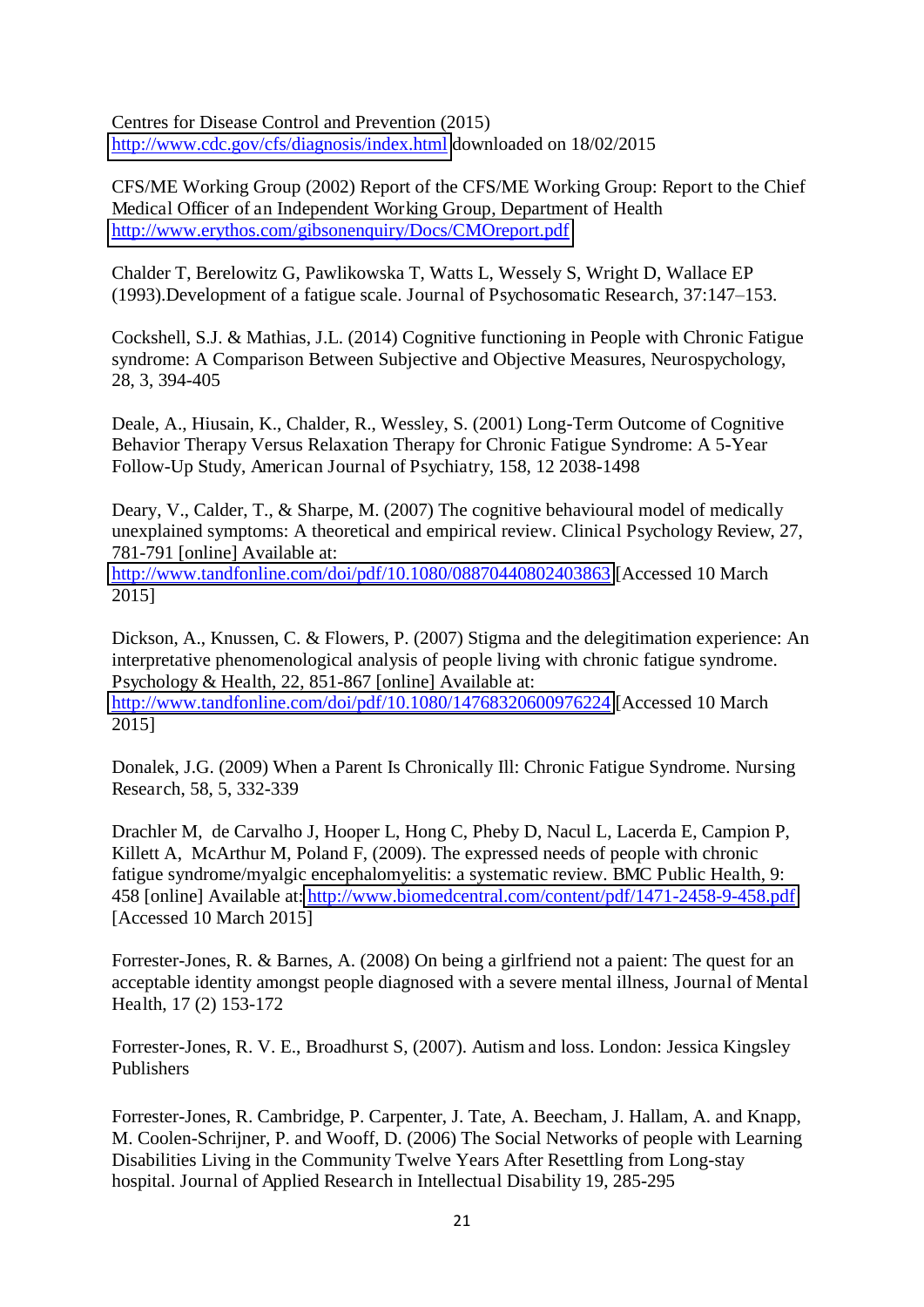Forrester-Jones, R., Carpenter, J., Cambridge, P., Tate, A., Hallam, A., Beecham, J., Knapp, J. Woof, D. (2012) Good Friends are Hard to Find? The Social Networks of People with Mental Illness 12 years after Deinstitutionalisation Journal of Mental Health Vol 21, 1, 4-14,

Forrester-Jones, R., Jones, S., Heason, S. & Di'Terlizzi, M. (2004) Supported Employment: a Route to Social Networks, Journal of Applied Research in Intellectual Disabilities, 17, 199- 208

Fuller-Thomson, E. & Nimigon, J. (2008) Factors associated with depression among individuals with chronic fatigue syndrome: findings from a nationally representative study, Family Practice, 414-422 [online] Downloaded from<http://fampra.oxfordjournals.org/at> University of Kent on January 9 2015

Hawkes, N. (2011) The dangers of research into CFS/ME Medical Research. British Medical Journal, 342, 1392-1395

Hill and Dunbar Hill, R. A., & Dunbar, R. I. M. (2003). Social Network Size in Humans. Human Nature, 14 (1), 53-72

Ho, R.T.H., Chan, J.S.M., Wang, C-W., Lau, B.W.M., So, K.F., Yuen, L.P., Sham, J.S.T., Chan, C.L.W. (2012) A Randomized Controlled Trial of Qigong Exercise on Fatigue Symptoms, Functioning, and Telomerase Activity in Persons with Chronic Fatigue or Chronic Fatigue Syndrome, Annuls of Behavioural Medicine, 44, 160-170 [online] Available at: <http://link.springer.com/article/10.1007/s12160-012-9381-6/fulltext.html>[Accessed 11 March 2015]

International Chronic Fatigue Syndrome Study Group (1994) The Chronic Fatigue Syndrome: A Comprehensive Approach to Its Definition and Study, Annuls of International Medicine, 121, 12 953-959

Larun, L. & Malterud, K. (2007) Identity and coping experiences in Chronic Fatigue Syndrome: A synthesis of qualitative studies, Patient, Education and Counselling, 69, 20-28 [online] Available at: <http://www.sciencedirect.com/science/article/pii/S0738399107002601> [Accessed 10 March 2015]

Marks, M.R., Huws, J.C. and Whitehead, L. (2015) Working with uncertainty: A grounded theory study of health-care professionals' experiences of working with children and adolescents with chronic fatigue syndrome, Journal of Health Psychology, 1-10 [online] Available at hpq.sagepub.com at Templeman Lib/The Librarian [Accessed 21 May 2015]

Moss-Morris, R., Sharon, C., Tobin, R., & Baldi, J. (2005) A Randomized Controlled Graded Exercise Trial for Chronic Fatigue Syndrome: Outcomes and Mechanisms of Change, Journal of Health Psychology, 10 (2) 245-259 [online] Available at: http/www.hpq.sagepub.com at Templeman Lib/The Librairan [Accessed 11 March 2015]

O'Boyle C ,McGee HM , Hickey A,et al. (1993).The Schedule for the Evaluation of Individual Quality of Life (SEIQuoL): administration manual. Ireland, Royal College of Surgeons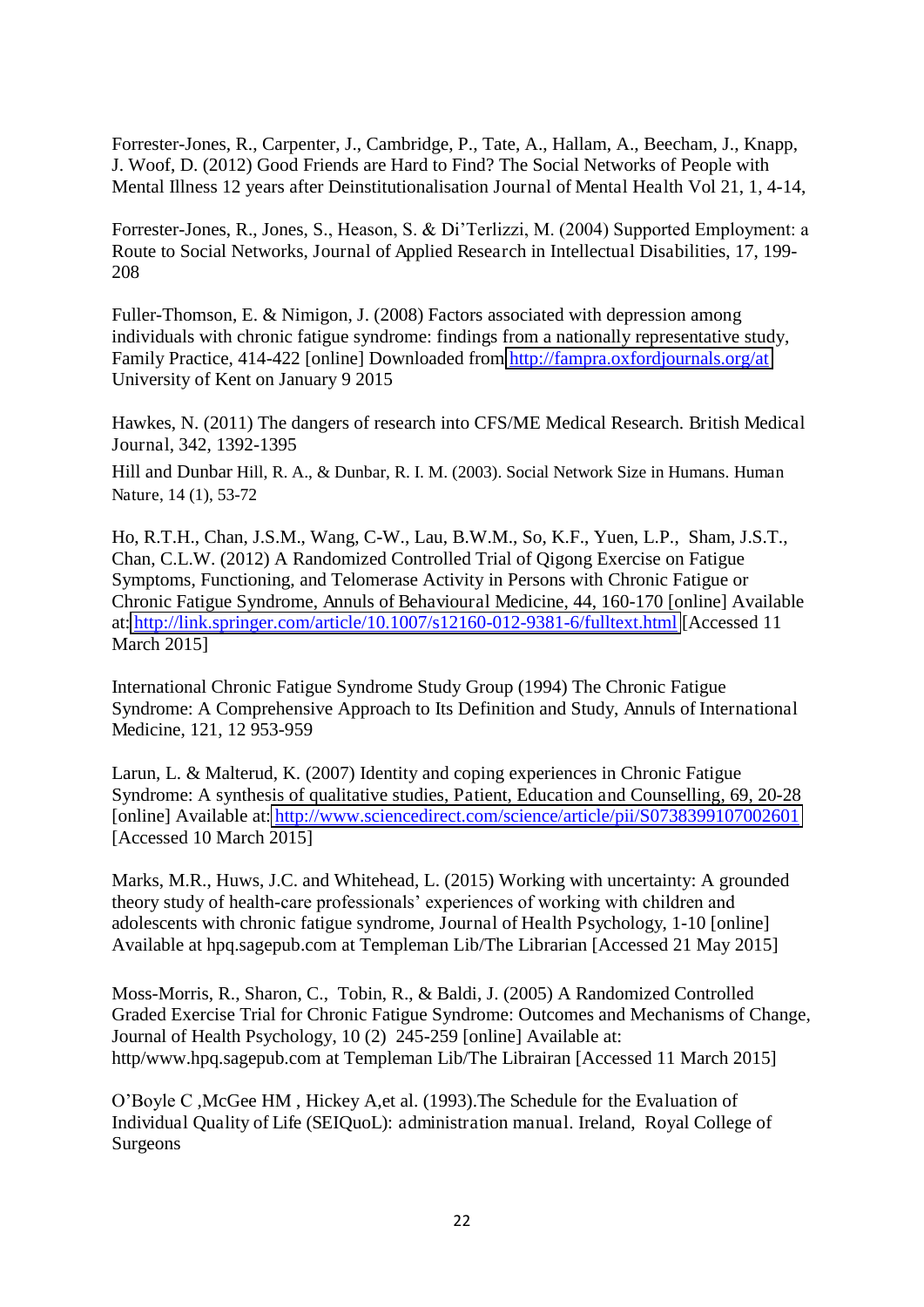Olson, L.G., Ambrogetti, A., Sutherland, D.C. (2003) A Pilot Randomized Controlled Trial of Dexamphetamine in Patients with Chronic Fatigue Syndrome, Psychosomatics, 44, 1, 38- 43 [online] Available at:

<http://www.sciencedirect.com/science/article/pii/S0033318203703235>[Accessed 11 March 2015]

Prins, J.B., van der Meer, J.W.M. & Bleijenberg, G. (2006) Chronic fatigue syndrome. The Lancet, 367, 346-355 [online] Available at:

<http://www.sciencedirect.com/science/article/pii/S0140673600041982> [Accessed 9 March 2015]

Sharpe, M.C., Banatvala, J.E., Borysiewicz, L.K., Clare, A.W., David, A., et al. A reportchronic fatigue syndrome: guidelines for research, Journal of the Royal Society of Medicine, 84, 118-121

Taylor, R.R., Jason, L.A., Jahn, S.C. (2003) Chronic fatigue and sociodemographic characteristics as predictors of psychiatric disorders in a commuity-based sample. Psychosomatic Medicine 65, 896-901

Vermeulen, R.C., & Scholte, H.R. (2004), Exploratory open label, randomized study of acetyle- and propionylcarnitine in chronic fatigue syndrome. Psychosomatic Medicine, 66, 276-82

Weatherley-Jones, E. Nicholl, J.P., Thomas, K.J. Parry, G.J., McKendrick, M.W., Green, S.T., Stanley, P.J., Lynch, S.P.J. (2004) A randomised, controlled, triple-blind trial of the efficacy of homeopathic treatment for chronic fatigue syndrome Journal of Psychosomatic Research 56 (2004) 189–197

World Health Organisation, (2011) International Statistical Classification of Diseases and Related Health Problems 10<sup>th</sup> Revision World Health Organisation

Zigmond AS, Snaith RP, (1983). The hospital anxiety and depression scale. ActaPsychiatricaScandinavica, 67:361–370.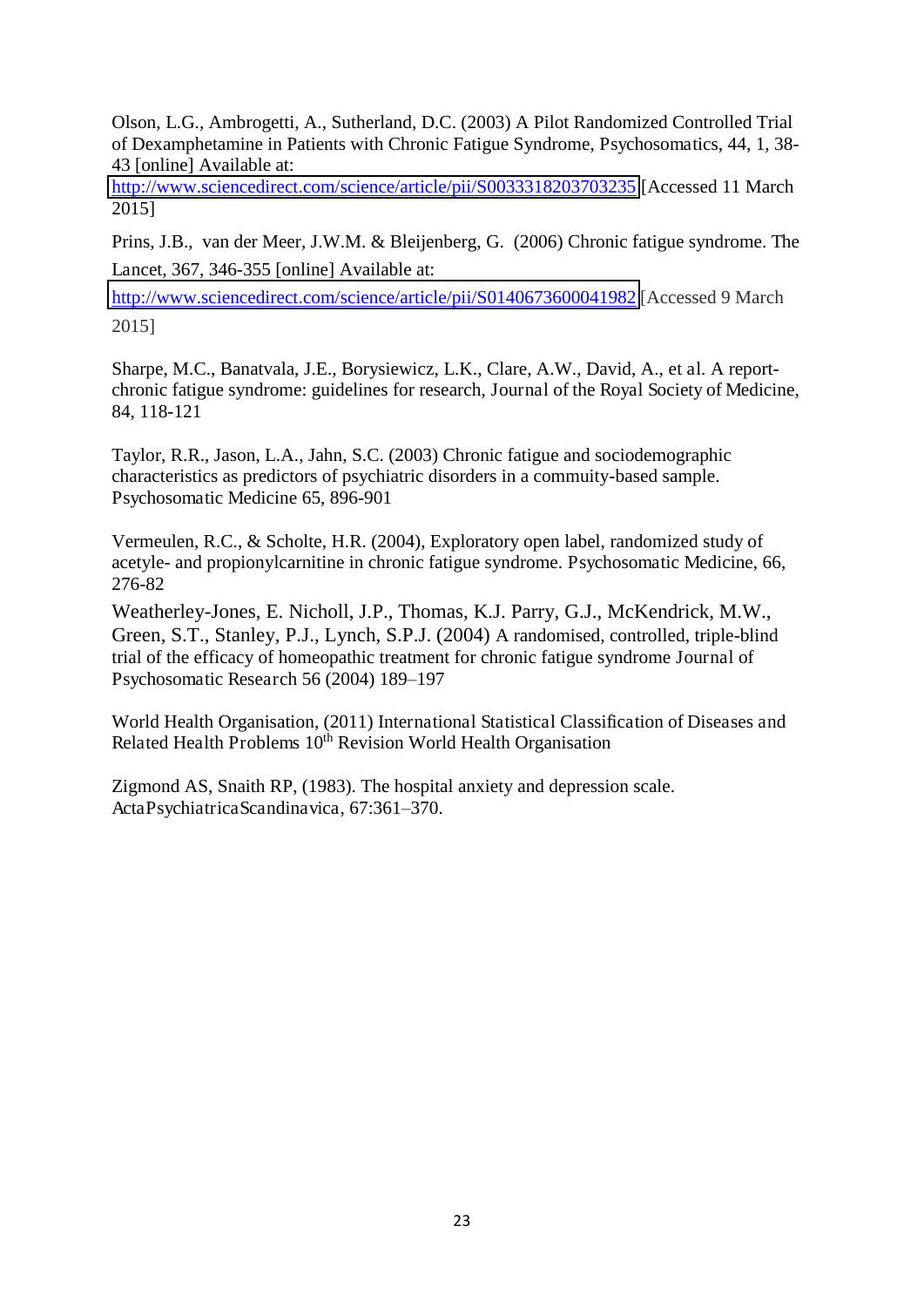| Area of life      | <b>Frequency T1</b> | <b>Frequency T4</b> | <b>Meaning</b>                                  |
|-------------------|---------------------|---------------------|-------------------------------------------------|
| Family            | 10                  | 11                  | Support and acceptance,                         |
|                   |                     |                     | companionship.                                  |
|                   |                     |                     | Being able to fulfil caring                     |
|                   |                     |                     | responsibilities towards elderly                |
|                   |                     |                     | parents, children                               |
| Friends           | 9                   | 11                  | Mutual support and acceptance,                  |
|                   |                     |                     | sharing time with others.                       |
|                   |                     |                     | Joy and burden of doing things for              |
|                   |                     |                     | others                                          |
| CFS/ME            | 9                   | 8                   | Being able to live normal life.                 |
| network           |                     |                     | Controlling symptoms: pain,                     |
|                   |                     |                     | tiredness, lack of sleep, mobility              |
|                   |                     |                     | problems.                                       |
| Work/studying     | 6                   | 4                   | Meeting with other people, having<br>structure. |
|                   |                     |                     | Pride, sense of achievement, making             |
|                   |                     |                     | a difference                                    |
| Church, Spiritual | 6                   | 5                   | Social aspect of church membership:             |
| life              |                     |                     | friendship, companionship.                      |
|                   |                     |                     | Relationship with God: guidance,                |
|                   |                     |                     | sense of purpose.                               |
| Socialising/going | 5                   | 7                   | Meeting other people, spending                  |
| out               |                     |                     | quality time outside of home.                   |
|                   |                     |                     | Being able to access entertainment:             |
|                   |                     |                     | cinema, theatre, library, restaurant.           |
| Independence      | 5                   | 3                   | Being able to do the housework,                 |
|                   |                     |                     | shopping and other daily tasks                  |
| Peaceful          | 3                   | 1                   | Feeling safe, being able to rest.               |
| environment       |                     |                     |                                                 |
| Professional      | 3                   |                     | Being believed and supported by                 |
| support           |                     |                     | health care professionals                       |
| Finance           | $\overline{2}$      | 1                   | Being unable to earn money, relying             |
|                   |                     |                     | on the spouse to provide for the                |
|                   |                     |                     | family.                                         |
|                   |                     |                     | Being forced to fight for benefits.             |

**Table 1 Life domains identified as having the strongest impact on participants' quality of life and the meaning ascribed to each of them**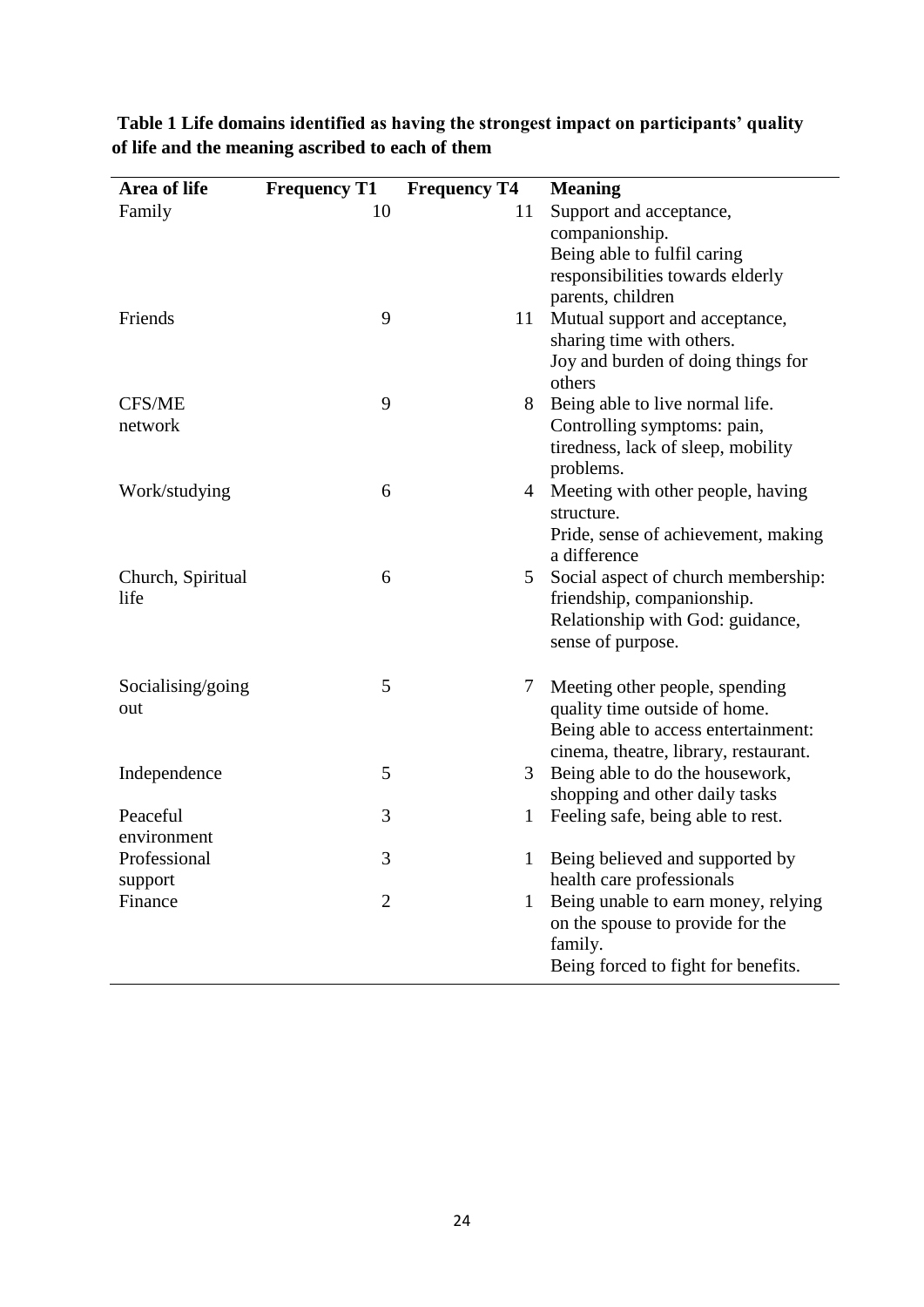| area of the at Thile T and Thile 4 |                |           |  |  |  |  |  |  |  |  |  |
|------------------------------------|----------------|-----------|--|--|--|--|--|--|--|--|--|
|                                    | $n$ (%)        |           |  |  |  |  |  |  |  |  |  |
| Area of life                       | T <sub>1</sub> | <b>T4</b> |  |  |  |  |  |  |  |  |  |
|                                    |                |           |  |  |  |  |  |  |  |  |  |
| Household                          | 16(7)          | 9(5)      |  |  |  |  |  |  |  |  |  |
| <b>Health Care</b>                 | 17(8)          | 18(10)    |  |  |  |  |  |  |  |  |  |
| Work colleagues (paid/vol)         | 20(9)          | 17(9)     |  |  |  |  |  |  |  |  |  |
| Club (including CFS/ME network)    | 13(6)          | 18(10)    |  |  |  |  |  |  |  |  |  |
| Church/social club                 | 34(16)         | 31(16)    |  |  |  |  |  |  |  |  |  |
| Neighbourhood                      | 21(10)         | 15(8)     |  |  |  |  |  |  |  |  |  |
| Other family (not household)       | 52(24)         | 44 (23)   |  |  |  |  |  |  |  |  |  |
| Friends (without CFS/ME)           | 29(14)         | 32(17)    |  |  |  |  |  |  |  |  |  |
| Social Acquaintances               | 12(6)          | 3(2)      |  |  |  |  |  |  |  |  |  |
| Total                              | 214 (100)      | 187(100)  |  |  |  |  |  |  |  |  |  |
|                                    |                |           |  |  |  |  |  |  |  |  |  |

#### **Table 2 Number of network members derived from each area of life at Time 1 and Time 4**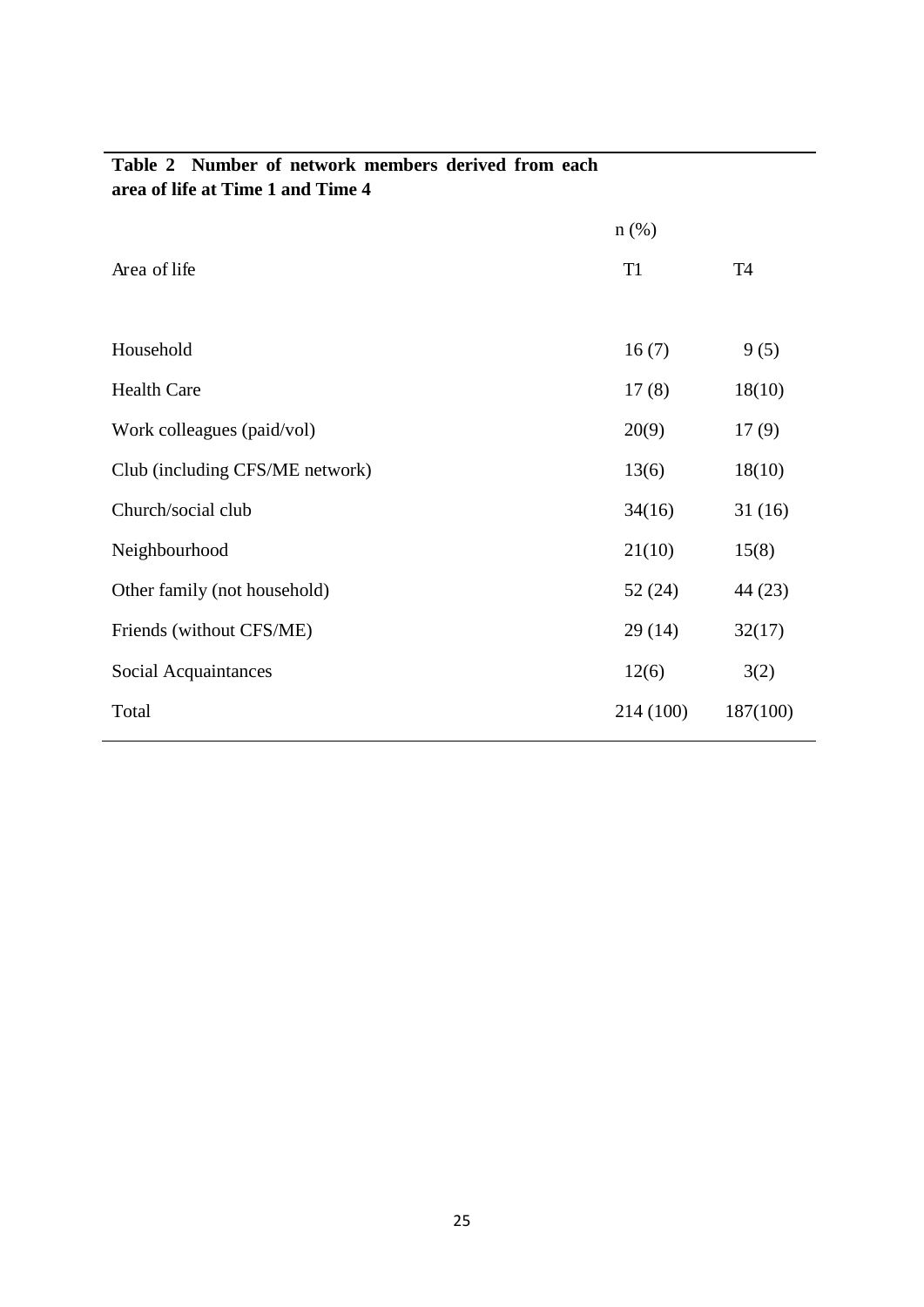|                                    | $n$ (%)        |           |
|------------------------------------|----------------|-----------|
| Social network membership category | T <sub>1</sub> | <b>T4</b> |
|                                    |                |           |
| Family                             | 51(28)         | 52(28)    |
| Friends                            | 45 (24)        | 48 (26)   |
| Hospital and other paid carers     | 27(14)         | 24(13)    |
| Clubs/church                       | 23(12)         | 28(15)    |
| Work colleagues                    | 19(10)         | 19(10)    |
| Neighbours                         | 19(10)         | 19(10)    |
| Retail & social acquaintances      | 3(2)           | 0(0)      |
|                                    |                |           |
| Total                              | 187            | 187       |
|                                    | (100)          | (100)     |

## **Table 3 Social Network membership at Time 1 and Time 4**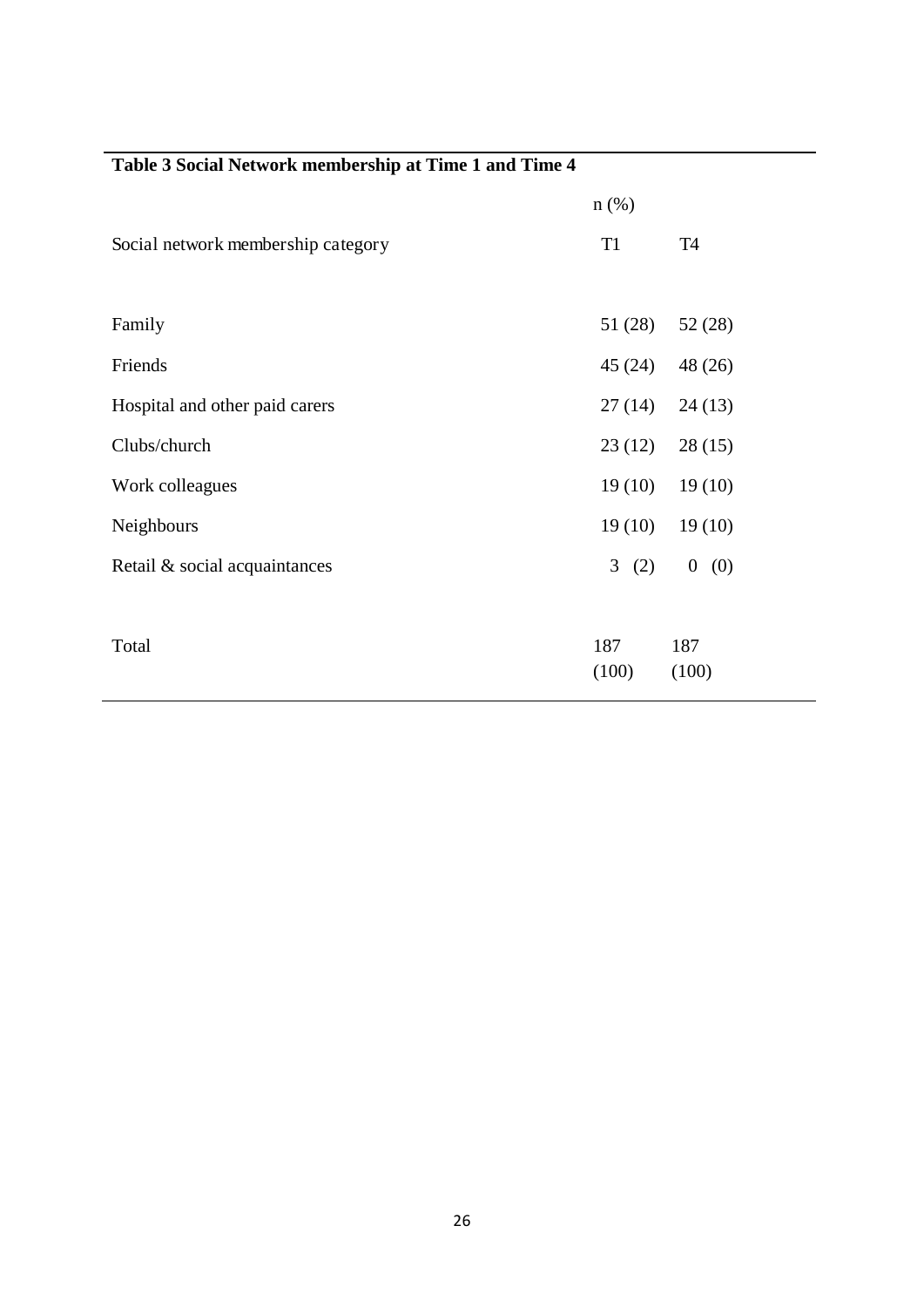|                                 | Always /sometimes  |           | Hardly ever/never |           | Total          |           |  |  |  |
|---------------------------------|--------------------|-----------|-------------------|-----------|----------------|-----------|--|--|--|
|                                 | $n$ (%)            |           | $n$ (%)           |           | $n$ (%)        |           |  |  |  |
| Support behaviour               | T <sub>1</sub>     | <b>T4</b> | T1                | <b>T4</b> | T <sub>1</sub> | <b>T4</b> |  |  |  |
| Personal                        | (3)<br>6           | 4 $(2)$   | 181 (97)          | 183 (98)  | 187 (100)      | 187 (100) |  |  |  |
| Household                       | 67(36)             | 57 (30)   | 120(64)           | 130 (70)  | 187(100)       | 187(100)  |  |  |  |
| Material                        | 12(6)              | 12(6)     | 175 (94)          | 175 (94)  | 187(100)       | 187(100)  |  |  |  |
| Decision making $&$<br>feedback | 45(24)             | 38 (20)   | 142(76)           | 149 (80)  | 187(100)       | 187(100)  |  |  |  |
| Confiding                       | 52(28)             | 52(28)    | 135(72)           | 135(72)   | 187(100)       | 187(100)  |  |  |  |
| Company                         | 46(25)             | 72 (39)   | 141(75)           | 115(61)   | 187(100)       | 187(100)  |  |  |  |
| Invisible                       | 55 (29)            | 43(23)    | 132(71)           | 144 (77)  | 187(100)       | 187(100)  |  |  |  |
| Critical                        | (4)<br>7           | 4 $(2)$   | 180 (96)          | 183 (98)  | 187(100)       | 187(100)  |  |  |  |
|                                 |                    |           |                   |           |                |           |  |  |  |
| Interactional<br>behaviours     |                    |           |                   |           |                |           |  |  |  |
| Frequency                       | Daily, Weekly      |           | Monthly or less   |           |                |           |  |  |  |
|                                 | 89 (48)<br>70(37)  |           | 98 (52)           | 117(63)   |                | 187 (100) |  |  |  |
| Reciprocity                     | Reciprocal         |           | Not reciprocal    |           |                |           |  |  |  |
|                                 | 79 (42)            | 64(34)    | 108(58)           | 123(66)   | 187(100)       | 187(100)  |  |  |  |
| Closeness                       | Close              |           | Not close         |           |                |           |  |  |  |
|                                 | 153(82)<br>146(78) |           | 41(22)            | 34(18)    | 187(100)       | 187(100)  |  |  |  |
|                                 |                    |           |                   |           |                |           |  |  |  |

**Table 4 Frequency of social support reported by participants at Time 1 and Time 4**   $(N=11)$